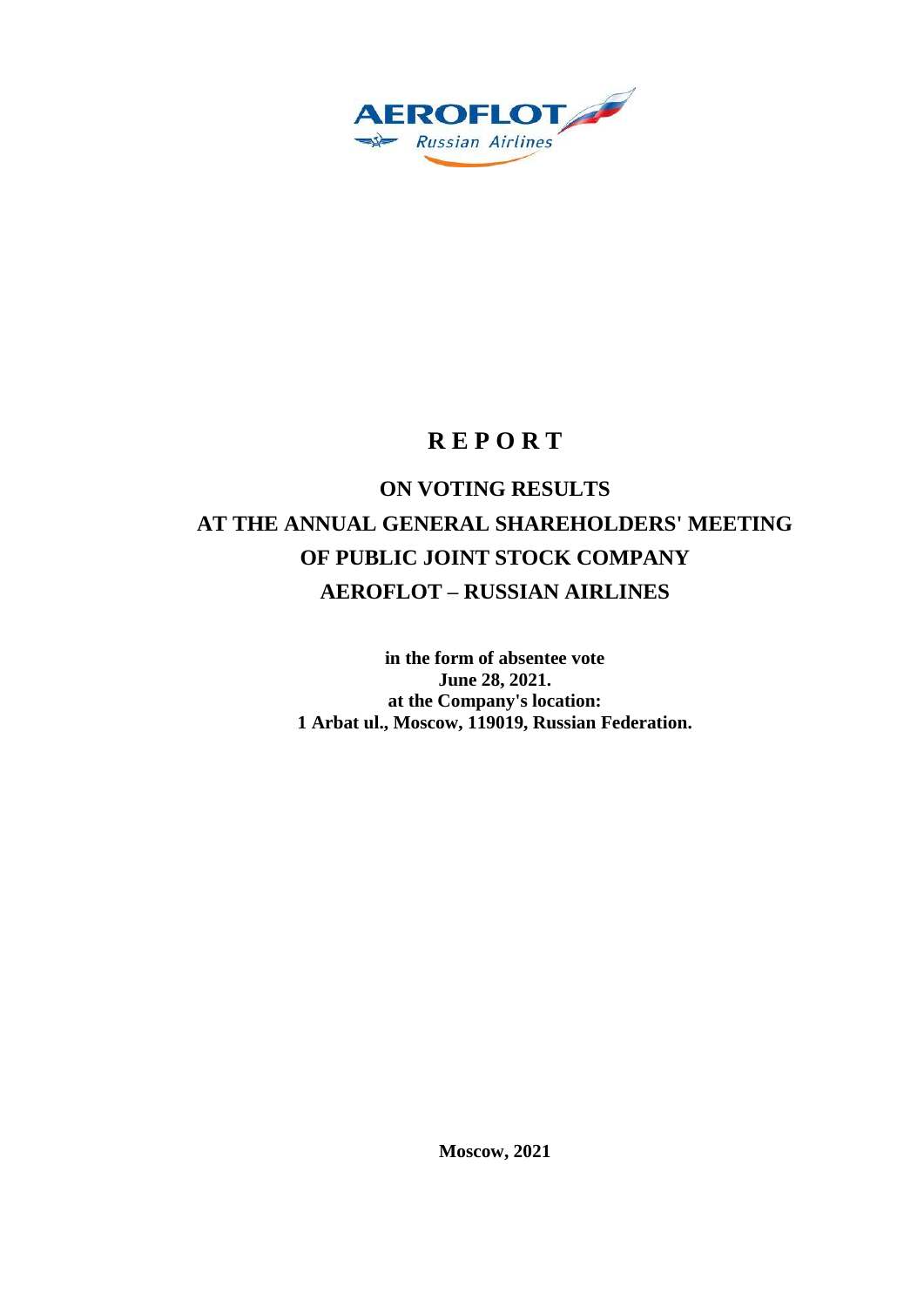The Company Trade Name and location of the Company: Aeroflot – Russian Airlines Public Joint Stock Company (Aeroflot PJSC, Company).

Location and address: Russian Federation, 119019, Moscow, Arbat ul., 1.

Type of the General Shareholders' Meeting: Annual (ordinary).

Form of the Annual General Meeting of Shareholders: absentee voting.

Date of making (registering) the persons entitled to attend the Meeting: June 3, 2021.

Date of the annual general meeting of shareholders: June 28, 2021.

Postal address to which the ballot papers were sent: Russian Federation, 119019, Moscow, Arbat ul., 1, Corporate Governance Department of Aeroflot PJSC.

The address of the website on the information and telecommunication network the "Internet"

where the electronic ballot forms were filled in:

<http://ir.aeroflot.ru/ru/corporate-governance/general-meeting-of-shareholders/>

The charter capital of Aeroflot PJSC is RUB 2,444,535,448 and is divided into 2,444,535,448 outstanding common registered shares, which is 100% of the charter capital of Aeroflot PJSC.

Number of votes held by persons included in the list of individuals entitled to participate in the General Meeting of Shareholders of Aeroflot PJSC (dated June 3, 2021): 2,444,535,448 votes, representing 100% of Aeroflot PJSC's charter capital.

As of the closing date of receipt of ballots for voting (June 28, 2021) ballots were received from 532 shareholders (shareholder representatives) possessing a total of 1,493,791,161 outstanding voting shares of Aeroflot PJSC, which is 61.10736% of the number of outstanding voting shares Aeroflot PJSC, held by persons entitled to vote on the issues of the agenda of the next Annual General Meeting Aeroflot PJSC Shareholders.

Therefore, a total of 532 shareholders were represented at the meeting, with an aggregate of 1,493,791,161 votes, representing 61.10736% of the outstanding voting shares of Aeroflot.

In accordance with the requirements of Article 58 (1) of the Federal Law "On Joint Stock Companies" the Annual General Meeting of Shareholders of Aeroflot PJSC of June 28, 2021 shall be quorate and legally competent to make decisions on all issues of the agenda.

The function of the Counting Board was performed by the Registrar: Joint Stock Company Independent Registrar Company R.O.S.T, Russian Federation, 107076, 18 Stromynka ul., Moscow, Building 5B, Room IX.

Authorized Persons by the Registrar: Igor Vladimirovich Akhmatov (Chairman of the Counting Commission), Olga Petrovna Visulina (Secretary of the Counting Commission), Aleksey Vadimovich Shuvalov (Member of the Counting Commission).

Chairman of the Meeting: Vitaly Gennadyevich Saveliev Secretary of the Meeting: Aleksey Vladimirovich Melyokhin

Date of compilation and number of Minutes of the Annual General Shareholders' Meeting: June 29, 2021, No. 47.

\_\_\_\_\_\_\_\_\_\_\_\_\_\_\_\_\_\_\_\_\_\_\_\_\_\_\_\_\_\_\_\_\_\_\_\_\_\_\_\_\_\_\_\_\_\_\_\_\_\_\_\_\_\_\_\_\_\_\_\_\_\_\_\_\_\_\_\_\_\_\_\_\_\_\_\_\_\_\_\_\_\_\_\_\_\_\_\_\_\_\_\_\_

## **Agenda of the Annual General Shareholders' Meeting:**

1. Approval of the Aeroflot PJSC Annual Report for 2020.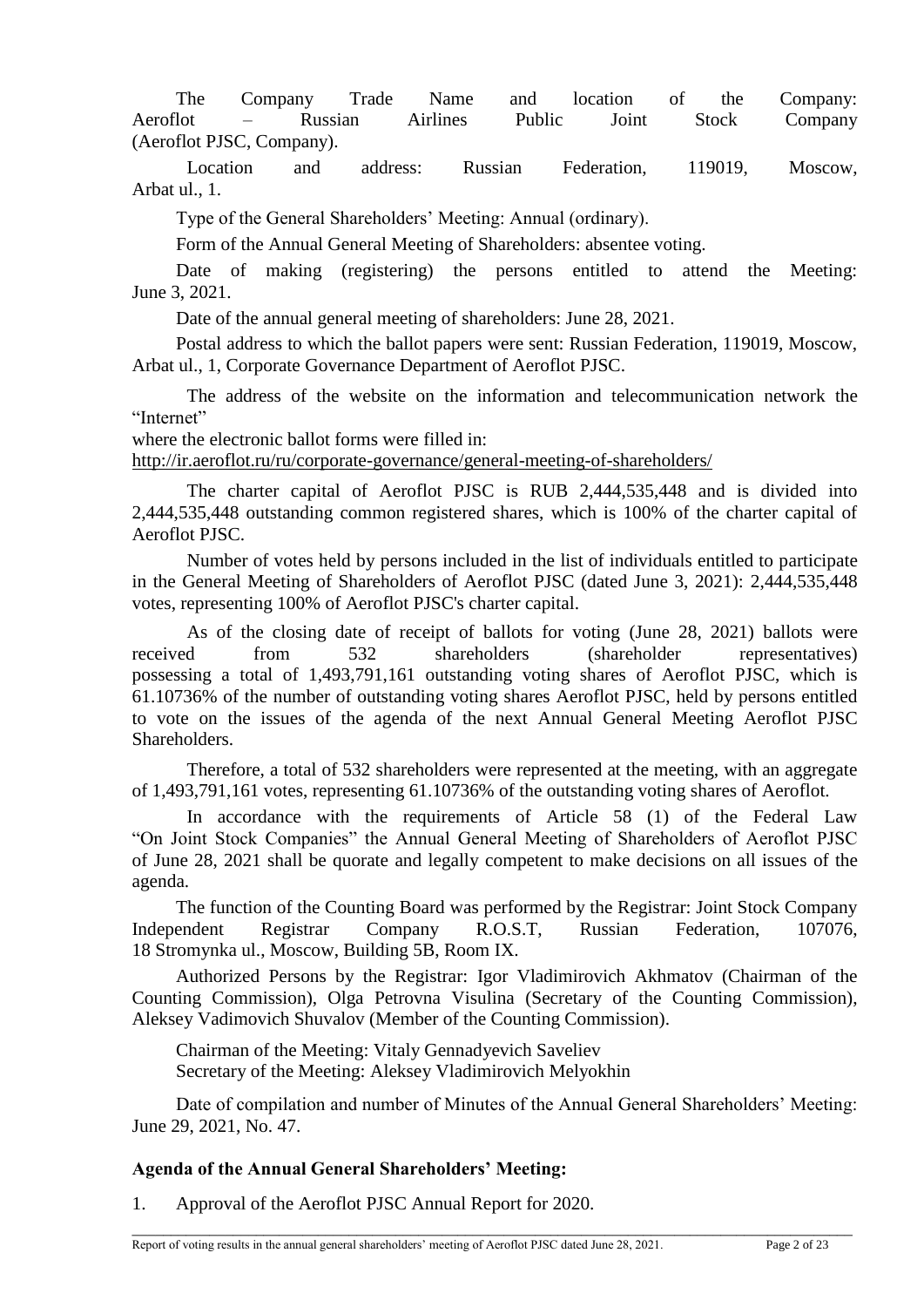- 2. Approval of Aeroflot PJSC Annual Accounting (financial) Statements for 2020.
- 3. Approval of Aeroflot PJSC's profit/loss distribution based on 2020 results.
- 4. On the amount of dividends, the terms and form of payment thereof for 2020 and the establishment of the date on which persons who are entitled to receive dividends are determined.
- 5. Remuneration to members of the Board of Directors of Aeroflot PJSC.
- 6. On amending the Regulations on Remuneration and Compensation paid to members of the Aeroflot PJSC Audit Commission.
- 7. On payment of remuneration to members of the Aeroflot PJSC Audit Commission.
- 8. Election of members of the Board of Directors of Aeroflot PJSC.
- 9. Election of members of the Aeroflot PJSC Audit Commission.
- 10. Approval of Aeroflot PJSC auditors for 2021.
- 11. On interested-party transactions of Aeroflot PJSC.

## **Issue No. 1 of the agenda.**

## *Approval of the Aeroflot PJSC Annual Report for 2020.*

## **Voting results for issue No. 1:**

Number of votes belonging to persons included into the List of persons eligible to participate in the general meeting of shareholders on this Agenda issue is 2,444,535,448.

Number of votes attributable to the Company's voting shares on this agenda issue, determined taking into account the provisions of Clause 4.24 of Central Bank of the Russian Federation Regulation No. 660-P of November 16, 2018 on General Meetings of Shareholders, is 2,444,535,448.

Number of votes belonging to persons that took part in the Meeting and entitled to vote on the issue is 1,493,791,161. Therefore, quorum to make the said decision is reached (61.10736%).

Pursuant to Article 49 (2) of the Federal Law "On Joint Stock Companies", a decision on this matter shall be taken by a majority vote of shareholders participating in the meeting in person or by proxy, i.e. the decision requires at least 746,895,581 votes.

Votes obtained were as follows:

| "FOR"       | $-1,493,139,093;$ |
|-------------|-------------------|
| "AGAINST"   | $-73,915;$        |
| "ABSTAINED" | $-468,448.$       |

## **Following the results of the voting, the decision is:**

"Approval of Aeroflot PJSC annual report for 2020".

## **APPROVED**

**Issue No. 2 of the agenda.**

## *"Approval of Aeroflot PJSC annual accounting (financial) statements for 2020"*

\_\_\_\_\_\_\_\_\_\_\_\_\_\_\_\_\_\_\_\_\_\_\_\_\_\_\_\_\_\_\_\_\_\_\_\_\_\_\_\_\_\_\_\_\_\_\_\_\_\_\_\_\_\_\_\_\_\_\_\_\_\_\_\_\_\_\_\_\_\_\_\_\_\_\_\_\_\_\_\_\_\_\_\_\_\_\_\_\_\_\_\_\_

**Voting results for issue No. 2:**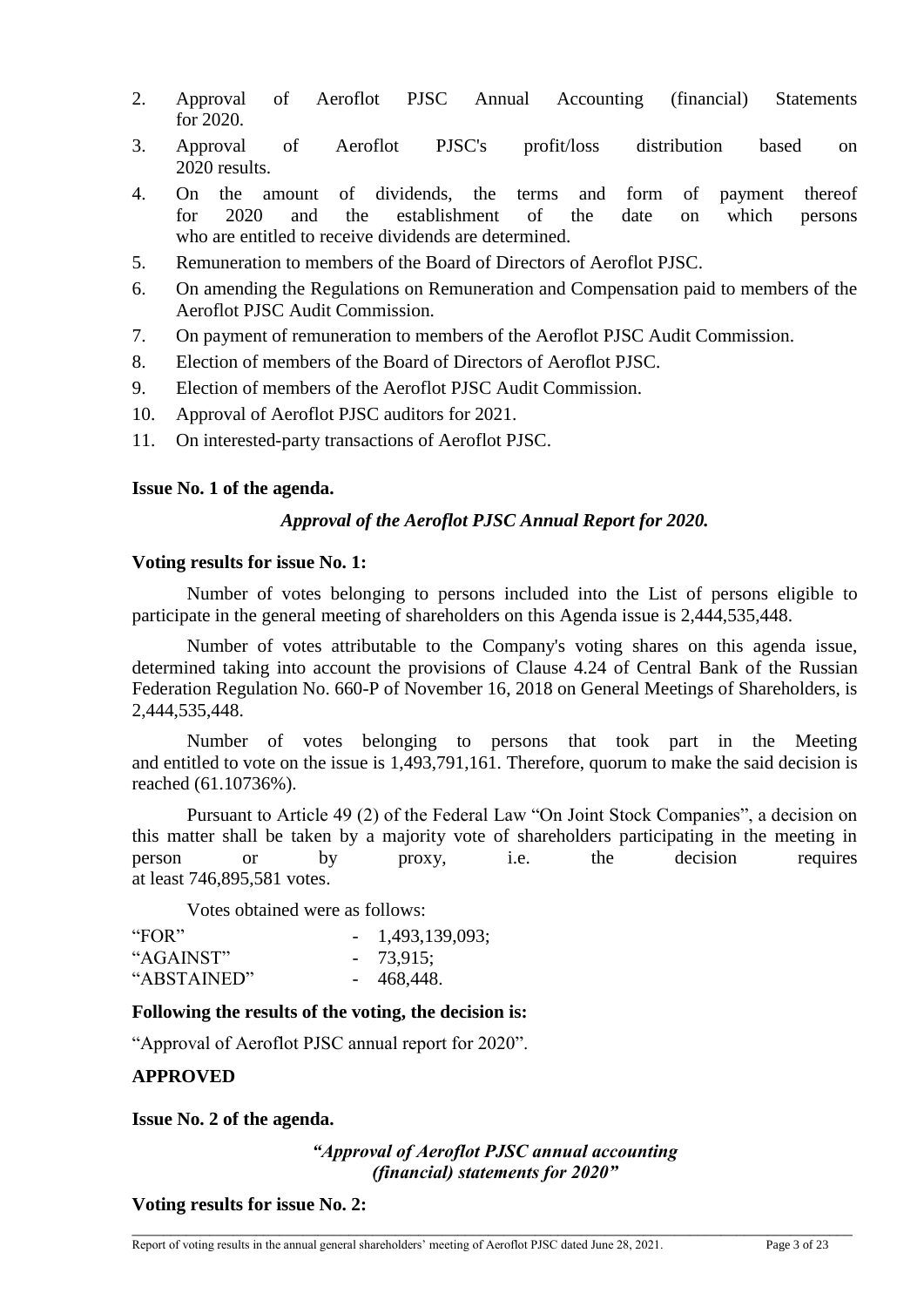Number of votes belonging to persons included into the List of persons eligible to participate in the general meeting of shareholders on this Agenda issue is 2,444,535,448.

Number of votes attributable to the Company's voting shares on this agenda issue, determined taking into account the provisions of Clause 4.24 of Central Bank of the Russian Federation Regulation No. 660-P of November 16, 2018 on General Meetings of Shareholders, is 2,444,535,448.

Number of votes belonging to persons that took part in the Meeting and entitled to vote on the issue is 1,493,791,161. Therefore, quorum to make the said decision is reached (61.10736%).

Pursuant to Article 49 (2) of the Federal Law "On Joint Stock Companies", a decision on this matter shall be taken by a majority vote of shareholders participating in the meeting in person or by proxy, i.e. the decision requires at least 746,895,581 votes.

Votes obtained were as follows:

| "FOR"       | $-1,493,021,108;$ |
|-------------|-------------------|
| "AGAINST"   | $-102,295;$       |
| "ABSTAINED" | $-532,030.$       |

#### **Following the results of the voting, the decision is:**

"Approval of Aeroflot PJSC annual accounting (financial) statements based on the results of the 2020 financial year".

## **APPROVED**

#### **Issue No. 3 of the agenda.**

## *"Approval of Aeroflot PJSC's profit/loss distribution based on 2020 results"*

#### **Voting results for issue No. 3:**

Number of votes belonging to persons included into the List of persons eligible to participate in the general meeting of shareholders on this Agenda issue is 2,444,535,448.

Number of votes attributable to the Company's voting shares on this agenda issue, determined taking into account the provisions of Clause 4.24 of Central Bank of the Russian Federation Regulation No. 660-P of November 16, 2018 on General Meetings of Shareholders, is 2,444,535,448.

Number of votes belonging to persons that took part in the Meeting and entitled to vote on the issue is 1,493,791,161. Therefore, quorum to make the said decision is reached (61.10736%).

Pursuant to Article 49 (2) of the Federal Law "On Joint Stock Companies", a decision on this matter shall be taken by a majority vote of shareholders participating in the meeting in person or by proxy, i.e. the decision requires at least 746,895,581 votes.

\_\_\_\_\_\_\_\_\_\_\_\_\_\_\_\_\_\_\_\_\_\_\_\_\_\_\_\_\_\_\_\_\_\_\_\_\_\_\_\_\_\_\_\_\_\_\_\_\_\_\_\_\_\_\_\_\_\_\_\_\_\_\_\_\_\_\_\_\_\_\_\_\_\_\_\_\_\_\_\_\_\_\_\_\_\_\_\_\_\_\_\_\_

Votes obtained were as follows:

| "FOR"       | $-1,492,015,665;$ |
|-------------|-------------------|
| "AGAINST"   | $-657,422;$       |
| "ABSTAINED" | $-924,832.$       |

#### **Following the results of the voting, the decision is:**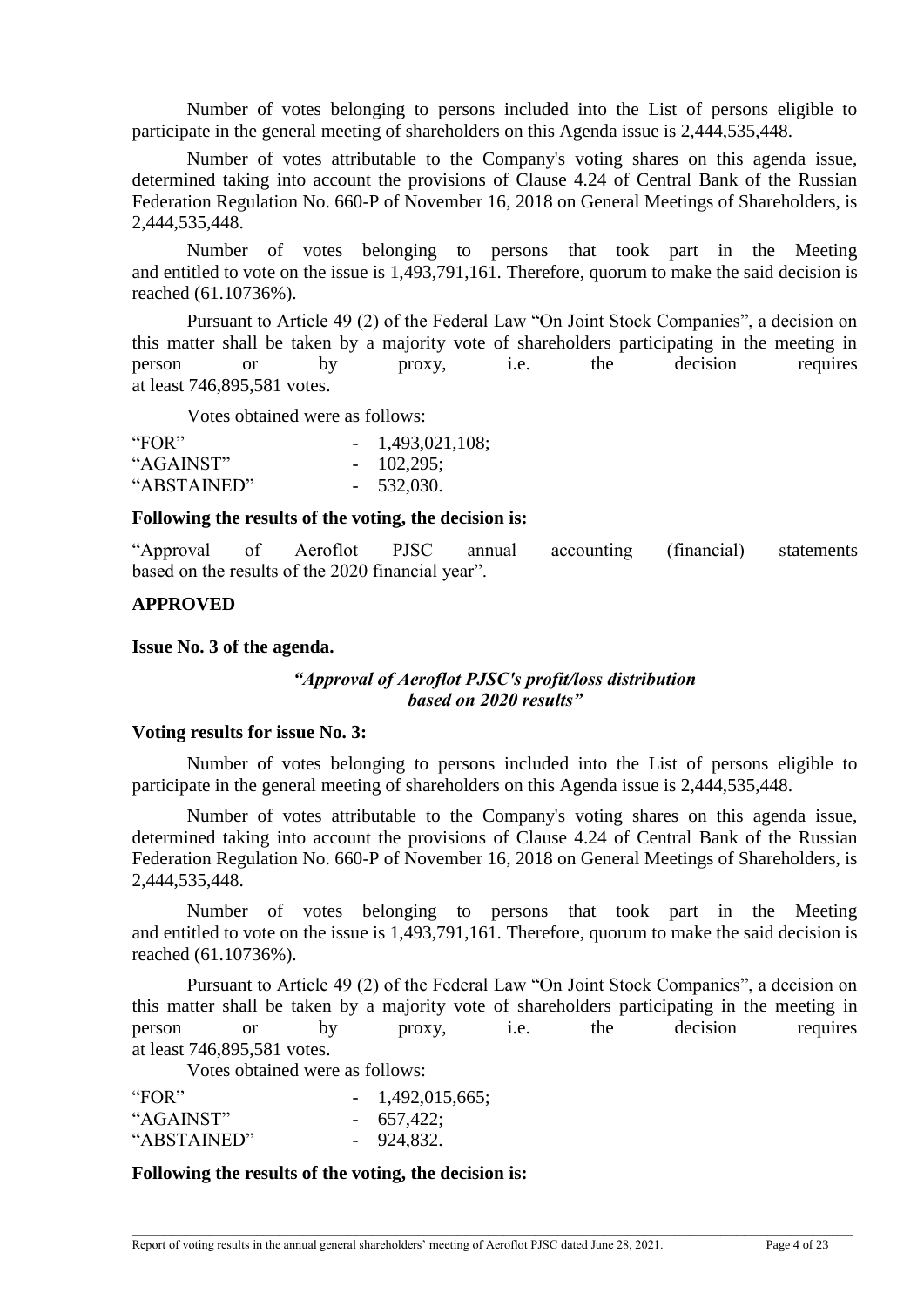"Due to the significant negative impact of the crisis situation caused by the pandemic coronavirus on the economy of Aeroflot PJSC, and the receipt of a loss of 96,527,133 thous. rubles for the fiscal year 2020, no profit distribution shall be made".

## **APPROVED.**

#### **Issue No. 4 of the agenda.**

## *On the amount, terms and form of dividends for 2020 and the establishment of the date on which the persons entitled to receive dividends are determined.*

#### **Voting results for issue No. 4:**

Number of votes belonging to persons included into the List of persons eligible to participate in the general meeting of shareholders on this Agenda issue is 2,444,535,448.

Number of votes attributable to the Company's voting shares on this agenda issue, determined taking into account the provisions of Clause 4.24 of Central Bank of the Russian Federation Regulation No. 660-P of November 16, 2018 on General Meetings of Shareholders, is 2,444,535,448.

Number of votes belonging to persons that took part in the Meeting and entitled to vote on the issue is 1,493,791,161. Therefore, quorum to make the said decision is reached (61.10736%).

Pursuant to Article 49 (2) of the Federal Law "On Joint Stock Companies", a decision on this matter shall be taken by a majority vote of shareholders participating in the meeting in person or by proxy, i.e. the decision requires at least 746,895,581 votes.

Votes obtained were as follows:

| "FOR"       | $-1,491,554,534;$ |
|-------------|-------------------|
| "AGAINST"   | $-1,239,099;$     |
| "ABSTAINED" | $-934,682.$       |

## **Following the results of the voting, the decision is:**

"Dividends on Aeroflot's shares for fiscal year 2020 shall not be declared or paid".

## **APPROVED.**

#### **Issue No. 5 of the agenda.**

## *"Remuneration to members of the Board of Directors of Aeroflot PJSC"*

#### **Voting results for issue No. 5:**

Number of votes belonging to persons included into the List of persons eligible to participate in the general meeting of shareholders on this Agenda issue is 2,444,535,448.

Number of votes attributable to the Company's voting shares on this agenda issue, determined taking into account the provisions of Clause 4.24 of Central Bank of the Russian Federation Regulation No. 660-P of November 16, 2018 on General Meetings of Shareholders, is 2,444,535,448.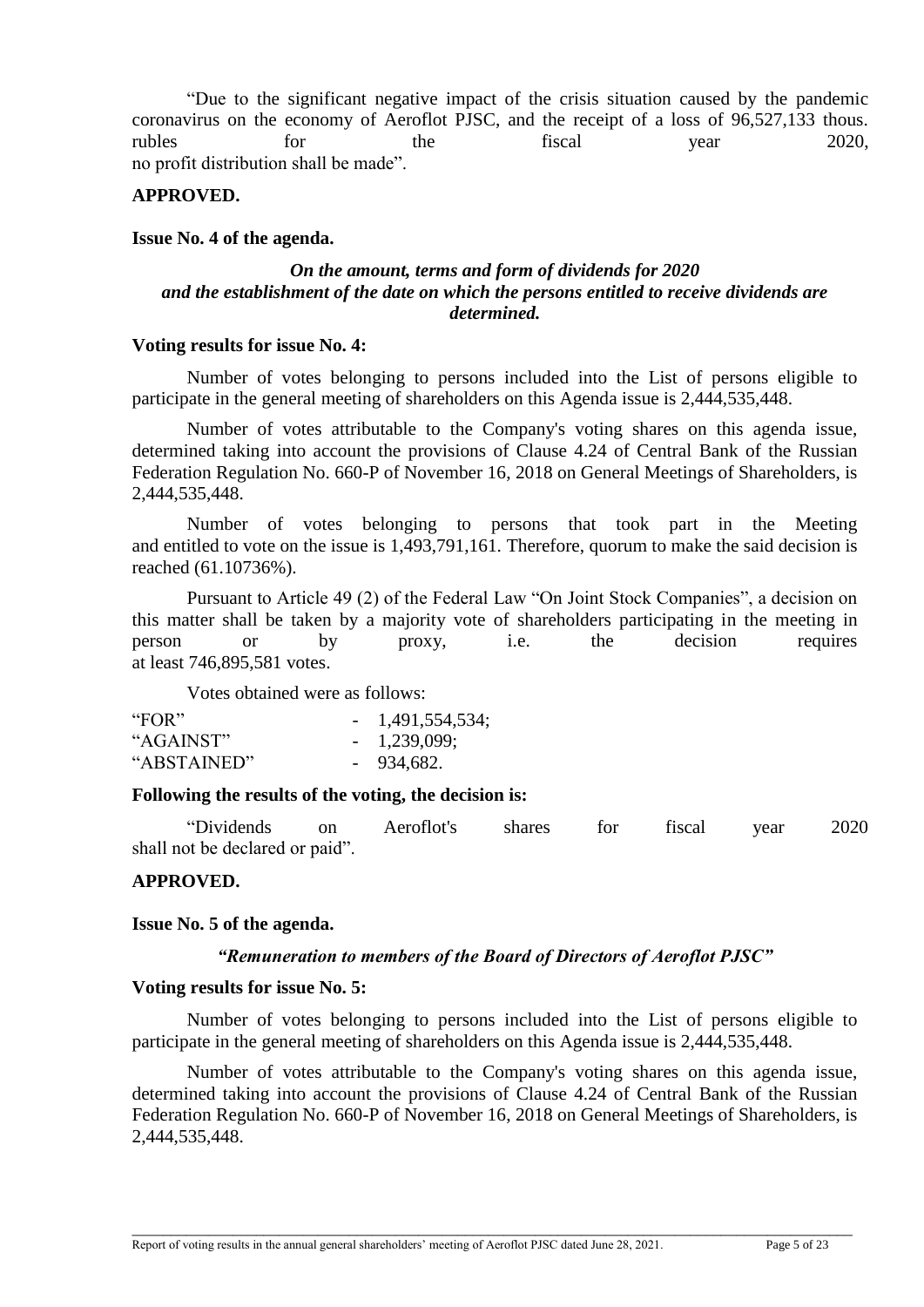Number of votes belonging to persons that took part in the Meeting and entitled to vote on the issue is 1,493,791,161. Therefore, quorum to make the said decision is reached (61.10736%).

Pursuant to Article 49 (2) of the Federal Law "On Joint Stock Companies", a decision on this matter shall be taken by a majority vote of shareholders participating in the meeting in person or by proxy, i.e. the decision requires at least 746,895,581 votes.

Votes obtained were as follows:

| "FOR"       | $-1,415,675,384;$ |
|-------------|-------------------|
| "AGAINST"   | $-77,024,757;$    |
| "ABSTAINED" | $-1,021,485.$     |

#### **Following the results of the voting, the decision is:**

"Taking into account the significant negative impact on the economy of Aeroflot PJSC in 2020 and 2021 of the crisis situation caused by the coronavirus pandemic, to approve an approach whereby the formation and payment of remuneration to members of the Board of Directors of Aeroflot PJSC for the relevant periods starting from 2019 (including the Long-Term Incentive Program) shall be made by decisions of the Annual General Meeting of Shareholders of Aeroflot PJSC, subject to the following conditions:

- complete fulfilment of Aeroflot PJSC's obligations related to the provision of state guarantees of the Russian Federation in 2020;

Aeroflot PJSC dividend payment.

Remuneration shall be paid in accordance with the procedure and on the terms and conditions stipulated by the "Regulations on Remuneration and Compensation Payable to Members of the Board of Directors of Aeroflot PJSC".

## **APPROVED.**

#### **Issue No. 6 of the agenda.**

## *On amending the Regulations on Remuneration and Compensation paid to members of the Aeroflot PJSC Audit Commission.*

#### **Voting results for issue No. 6:**

Number of votes belonging to persons included into the List of persons eligible to participate in the general meeting of shareholders on this Agenda issue is 2,444,535,448.

Number of votes attributable to the Company's voting shares on this agenda issue, determined taking into account the provisions of Clause 4.24 of Central Bank of the Russian Federation Regulation No. 660-P of November 16, 2018 on General Meetings of Shareholders, is 2,444,535,448.

Number of votes belonging to persons that took part in the Meeting and entitled to vote on the issue is 1,493,791,161. Therefore, quorum to make the said decision is reached (61.10736%).

Pursuant to Article 49 (2) of the Federal Law "On Joint Stock Companies", a decision on this matter shall be taken by a majority vote of shareholders participating in the meeting in person or by proxy, i.e. the decision requires at least 746,895,581 votes.

Votes obtained were as follows:

| "FOR"     | $-1,486,213,603;$ |
|-----------|-------------------|
| "AGAINST" | $-2,044,116;$     |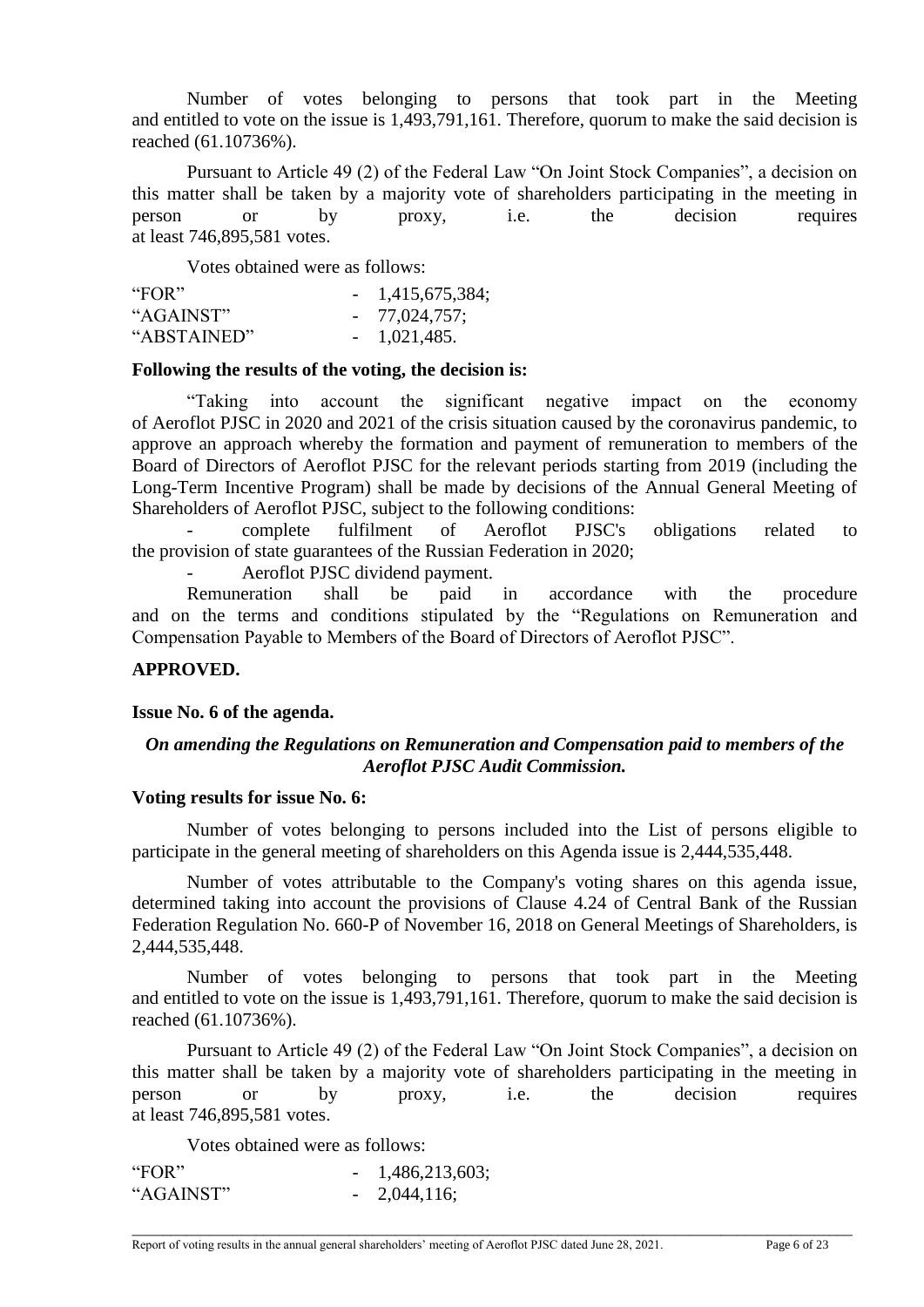"ABSTAINED" - 5,311,101.

#### **Following the results of the voting, the decision is:**

"To approve Amendments No. 1 to the Regulations on Remuneration and Compensation payable to members of the Aeroflot PJSC Audit Commission".

## **APPROVED.**

#### **Agenda issue No. 7.**

## *"Payment of remuneration to members of the Aeroflot PJSC Audit Commission".*

#### **Voting results for issue No. 7:**

Number of votes belonging to persons included into the List of persons eligible to participate in the general meeting of shareholders on this Agenda issue is 2,444,535,448.

Number of votes attributable to the Company's voting shares on this agenda issue, determined taking into account the provisions of Clause 4.24 of Central Bank of the Russian Federation Regulation No. 660-P of November 16, 2018 on General Meetings of Shareholders, is 2,444,535,448.

Number of votes belonging to persons that took part in the Meeting and entitled to vote on the issue is 1,493,791,161. Therefore, quorum to make the said decision is reached (61.10736%).

Pursuant to Article 49 (2) of the Federal Law "On Joint Stock Companies", a decision on this matter shall be taken by a majority vote of shareholders participating in the meeting in person or by proxy, i.e. the decision requires at least 746,895,581 votes.

Votes obtained were as follows:

| "FOR"       | $-1,415,963,066;$ |
|-------------|-------------------|
| "AGAINST"   | $-76,887,964;$    |
| "ABSTAINED" | $-901,439.$       |

## **Following the results of the voting, the decision is:**

Taking into account the significant negative impact on the economy of Aeroflot PJSC in 2020 and 2021 of the crisis situation caused by the coronavirus pandemic, to approve an approach whereby the formation and payment of remuneration to members of the Aeroflot PJSC Audit Committee for the relevant periods starting from 2019 shall be made by decisions of the Aeroflot PJSC Annual General Meeting of Shareholders, subject to the following conditions:

- complete fulfilment of Aeroflot PJSC's obligations related to the provision of state guarantees of the Russian Federation in 2020;

- Aeroflot PJSC dividend payment.

Remuneration shall be paid in accordance with the procedure and on the terms and conditions stipulated by the "Regulations on Remuneration and Compensation Payable to Members of the Aeroflot PJSC Audit Commission".

#### **APPROVED.**

## **Agenda issue No. 8.**

## *"Election of members of the Board of Directors of Aeroflot PJSC".*

\_\_\_\_\_\_\_\_\_\_\_\_\_\_\_\_\_\_\_\_\_\_\_\_\_\_\_\_\_\_\_\_\_\_\_\_\_\_\_\_\_\_\_\_\_\_\_\_\_\_\_\_\_\_\_\_\_\_\_\_\_\_\_\_\_\_\_\_\_\_\_\_\_\_\_\_\_\_\_\_\_\_\_\_\_\_\_\_\_\_\_\_\_

**Voting results for issue No. 8:**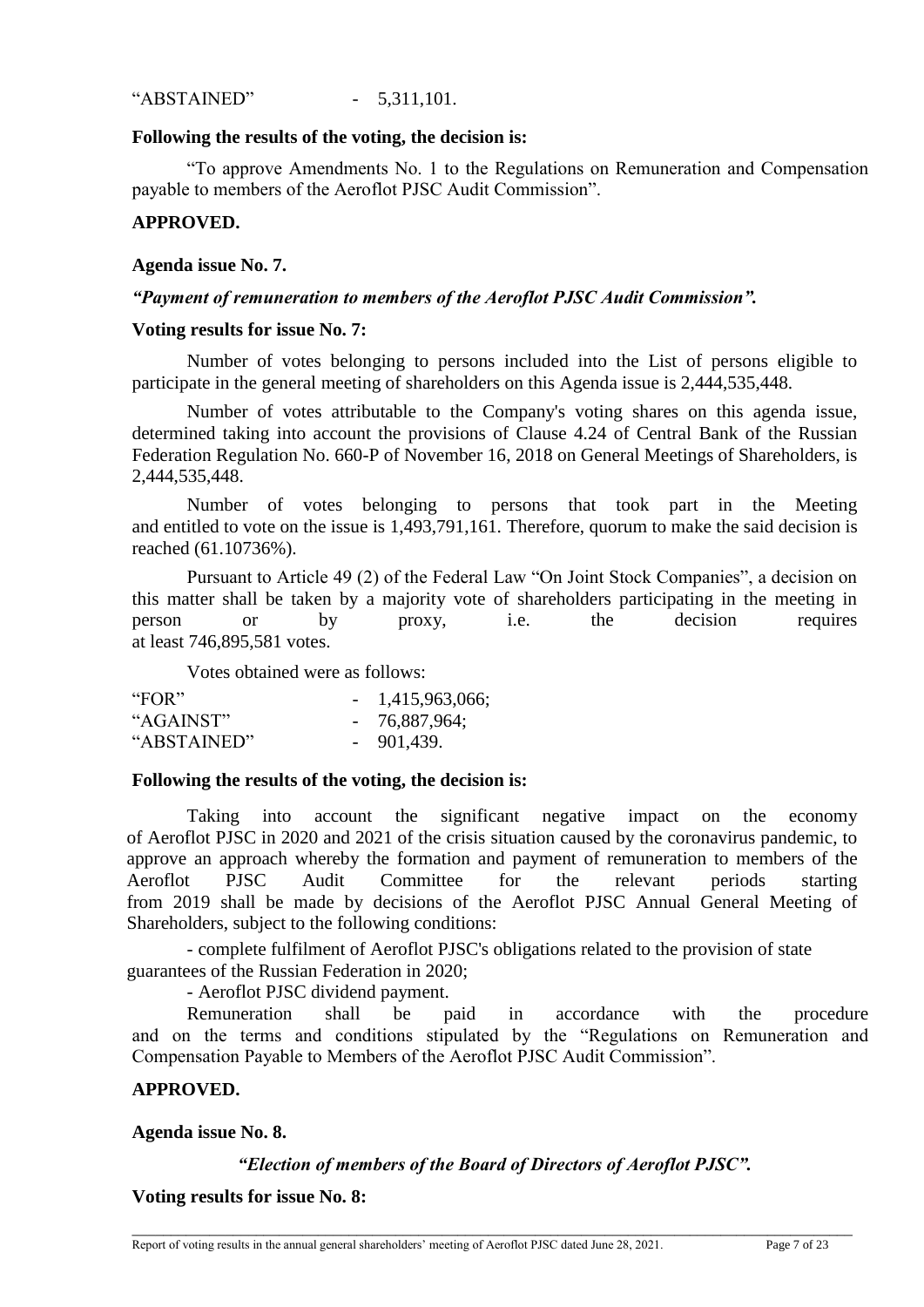Number of votes held by the persons on the list entitled to take part in the General Meeting on this agenda issue is 2,444,535,448 votes, representing 26,889,889,928 votes in cumulative voting.

Number of cumulative votes attributable to voting shares of the Company on this agenda issue, determined taking into account the provisions of Clause 4.24 of Central Bank of the Russian Federation Regulation No. 660-P of November 16, 2018 on General Meetings of Shareholders, is 26,889,889,928.

Number of cumulative votes belonging to persons that took part in the Meeting on the issue is 16,431,702,771.

Number of cumulative votes distributed to candidates: 16,006,081,204.

Therefore, quorum to make the said decision is reached (61.10736%).

Votes in the cumulative vote were distributed as follows:

"FOR" election to the Board of Directors of Aeroflot PJSC:

| N<br>0.        | Full Name of the candidate (and their position)                                                                                                                                                                                                                                           | <b>Number of votes cast</b><br>"FOR" a candidate |
|----------------|-------------------------------------------------------------------------------------------------------------------------------------------------------------------------------------------------------------------------------------------------------------------------------------------|--------------------------------------------------|
|                | Igor Aleksandrovich Kamenskoy - Managing Director, Renaissance Capital<br><b>LLC</b>                                                                                                                                                                                                      | 1,562,078,171                                    |
| 2              | <b>Yaroslav Ivanovich Kuzminov</b> – Rector of the Federal State Autonomous<br>Educational Institution of Higher Professional Education "National Research<br>University "Higher School of Economics"                                                                                     | 1,562,985,665                                    |
| 3              | Maksim Stanislavovich Liksutov - Deputy Moscow Mayor for Transport<br>Issues and the Development of Moscow's Road Infrastructure                                                                                                                                                          | 1,500,729,133                                    |
| $\overline{4}$ | Timur Igorevich Maksimov – Deputy Minister of Finance of the Russian<br>Federation                                                                                                                                                                                                        | 1,502,428,600                                    |
| 5              | Roman Viktorovich Pakhomov - CEO of Aviacapital-Service LLC                                                                                                                                                                                                                               | 434,882,386                                      |
| 6              | <b>Dmitry Nikolaevich Peskov</b> – Special Representative of the President of the<br>Russian Federation for Digital and Technological Development, Director of<br>Young Professionals, Agency for Strategic Initiatives to Promote New Projects,<br>an autonomous non-profit organization | 1,501,888,584                                    |
| $\tau$         | Mikhail Igorevich Poluboyarinov - CEO of Public Joint Stock Company<br><b>Aeroflot-Russian Airlines</b>                                                                                                                                                                                   | 1,632,249,736                                    |
| 8              | Vitaly Gennadyevich Saveliev – Minister of Transport of the Russian Federation                                                                                                                                                                                                            | 1,803,273,554                                    |
| 9              | Yuri Borisovich Slyusar - President, PJSC United Aircraft Corporation                                                                                                                                                                                                                     | 1,501,299,803                                    |
| 10             | Sergey Viktorovich Chemezov – CEO, Rostec State Corporation for Promotion<br>of Development, Manufacture and Export of Hi-Tech Products                                                                                                                                                   | 1,503,257,553                                    |
| 11             | Maksut Igorevich Shadaev - Minister of Digital Development,<br>Telecommunications and Mass Media of the Russian Federation                                                                                                                                                                | 1,501,008,019                                    |
|                | "AGAINST" all candidates<br>355,610,510 cumulative votes;                                                                                                                                                                                                                                 |                                                  |

"ABSTAINED" on all candidates - 64,214,002 cumulative votes.

Following the Results of cumulative voting, Aeroflot PJSC's Board of Directors was elected:

- 1. Vitaly Gennadyevich Saveliev
- 2. Mikhail Igorevich Poluboyarinov
- 3. Kuzminov Yaroslav Ivanovich
- 4. Igor Aleksandrovich Kamenskoy
- 5. Sergey Viktorovich Chemezov
- 6. Timur Igorevich Maksimov
- 7. Dmitry Nikolaevich Peskov
- 8. Yuri Borisovich Sliusar
- 9. Maksut Igorevich Shadaev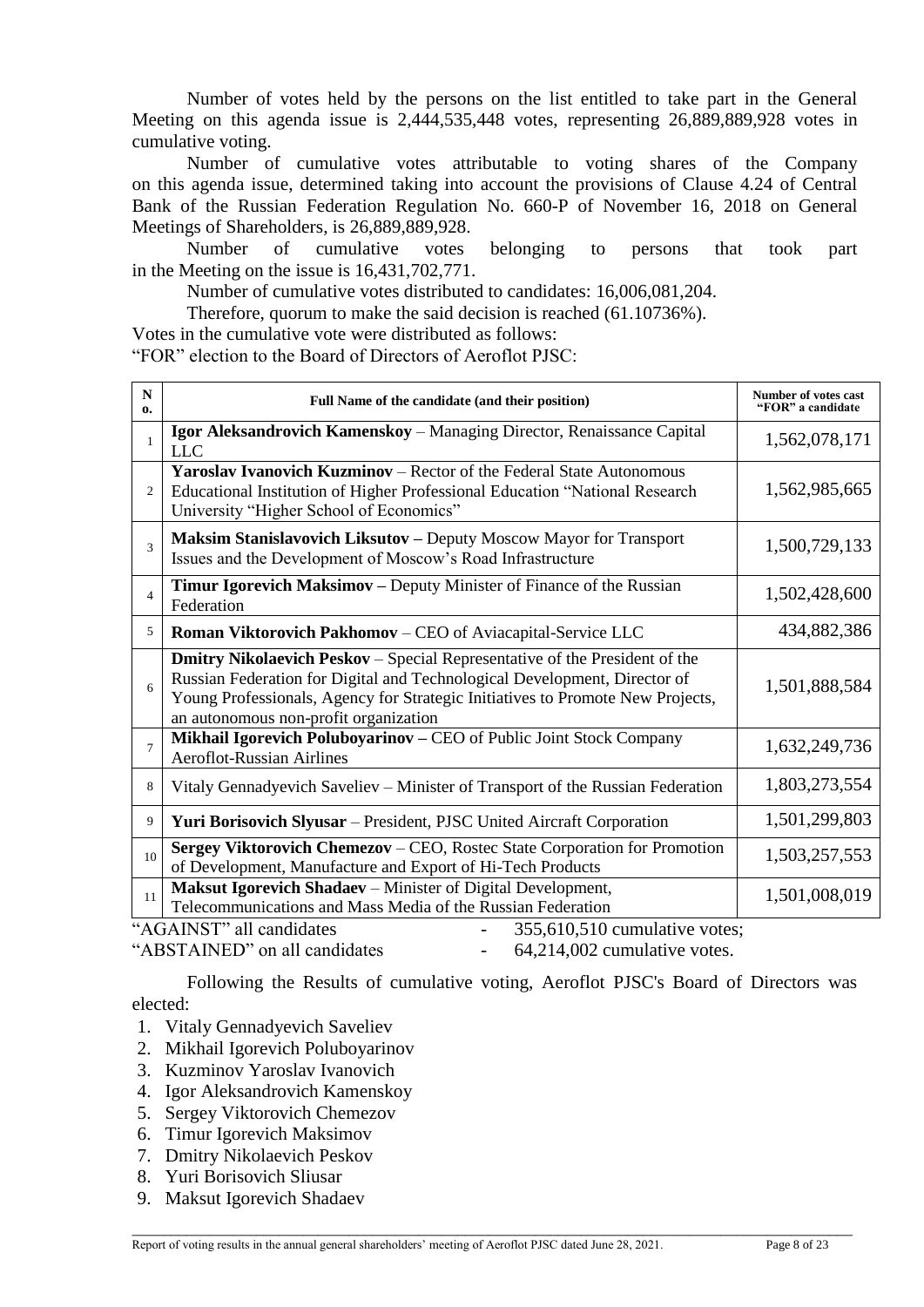- 10. Maksim Stanislavovich Liksutov
- 11. Roman Viktorovich Pakhomov

#### **Following the results of the voting, the decision is:**

"Elect eleven members of the Board of Directors of Aeroflot PJSC:

- 1. Vitaly Gennadyevich Saveliev
- 2. Mikhail Igorevich Poluboyarinov
- 3. Kuzminov Yaroslav Ivanovich
- 4. Igor Aleksandrovich Kamenskoy
- 5. Sergey Viktorovich Chemezov
- 6. Timur Igorevich Maksimov
- 7. Dmitry Nikolaevich Peskov
- 8. Yuri Borisovich Sliusar
- 9. Maksut Igorevich Shadaev
- 10. Maksim Stanislavovich Liksutov
- 11. Roman Viktorovich Pakhomov".

## **APPROVED.**

#### **Agenda issue No. 9.**

#### *"Election of members of the Aeroflot PJSC Audit Commission".*

#### **Voting results for issue No. 9:**

Number of votes belonging to persons included into the List of persons eligible to participate in the general meeting of shareholders on this Agenda issue is 2,444,535,448.

Number of votes attributable to the Company's voting shares on this agenda issue, determined taking into account the provisions of Clause 4.24 of Central Bank of the Russian Federation Regulation No. 660-P of November 16, 2018 on General Meetings of Shareholders, is 2,444,525,915.

Number of votes belonging to persons that took part in the Meeting and entitled to vote on the issue is 1,493,791,158. Therefore, quorum to make the said decision is reached (61.10760%).

Pursuant to Article 49 (2) of the Federal Law "On Joint Stock Companies", a decision on this matter shall be taken by a majority vote of shareholders participating in the meeting in person or by proxy, i.e. the decision requires at least 746,895,580 votes.

Votes obtained were as follows:

#### *1.* **Ekaterina Sergeevna Nikitina** – Advisor to the President of PJSC Transneft.

| "FOR"       | $-1,491,433,156$ votes; |
|-------------|-------------------------|
| "AGAINST"   | $-723,346$ votes;       |
| "ABSTAINED" | $-788,580$ votes.       |

*2. Mikhail Vladimirovich Sorokin – Deputy Head of Federal Agency for State Property Management (Rosimushchestvo).*

| "FOR"       | $-1,491,646,308$ votes;   |
|-------------|---------------------------|
| "AGAINST"   | $-263,722 \text{ votes};$ |
| "ABSTAINED" | $-882,326$ votes.         |

## *3. Aleksandr Vasilievich Tikhonov – member of the Joint Stock Company "Russian Railways" Audit Commission.*

\_\_\_\_\_\_\_\_\_\_\_\_\_\_\_\_\_\_\_\_\_\_\_\_\_\_\_\_\_\_\_\_\_\_\_\_\_\_\_\_\_\_\_\_\_\_\_\_\_\_\_\_\_\_\_\_\_\_\_\_\_\_\_\_\_\_\_\_\_\_\_\_\_\_\_\_\_\_\_\_\_\_\_\_\_\_\_\_\_\_\_\_\_

"FOR" - 1,491,592,645 votes;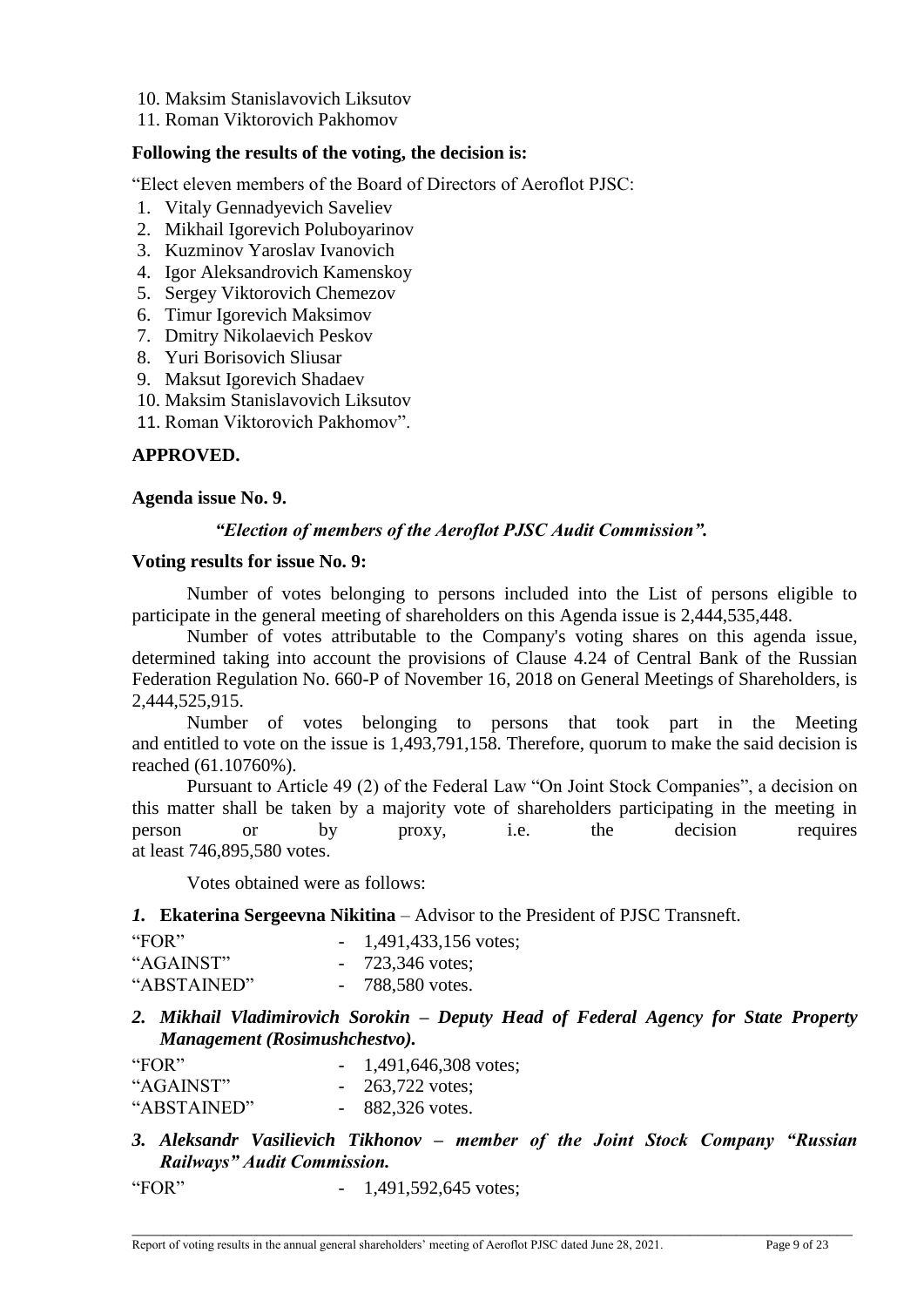| "AGAINST"   | 300,822 votes; |
|-------------|----------------|
| "ABSTAINED" | 899,979 votes. |

*4. Sergey Ivstalievich Ubugunov – member of the Joint Stock Company "Russian Railways" Audit Commission.*

| "FOR"       | $-1,491,441,478$ votes; |
|-------------|-------------------------|
| "AGAINST"   | $-339,299$ votes;       |
| "ABSTAINED" | $-999,658$ votes.       |

## *5. Andrey Valeryevich Kholopov – Deputy Head of Department, Ministry of Transport of Russia.*

| "FOR"       | $-1,491,720,976$ votes; |
|-------------|-------------------------|
| "AGAINST"   | $-340,966$ votes;       |
| "ABSTAINED" | $-858,829$ votes.       |

According to the results of the voting, the following persons were elected to the Aeroflot PJSC Audit Commission:

- 1. Ekaterina Sergeevna Nikitina
- 2. Mikhail Vladimirovich Sorokin
- 3. Aleksandr Vasilievich Tikhonov
- 4. Sergey Ivstalievich Ubugunov
- 5. Andrey Valerievich Kholopov

## **Following the results of the voting, the decision is:**

"To elect five members of the Aeroflot PJSC Audit Commission:

- 1. Ekaterina Sergeevna Nikitina
- 2. Mikhail Vladimirovich Sorokin
- 3. Aleksandr Vasilievich Tikhonov
- 4. Sergey Ivstalievich Ubugunov
- 5. Andrey Valerievich Kholopov".

## **APPROVED**.

**Issue No. 10 of the agenda.** 

## *Approval of Aeroflot PJSC auditors for 2021*

## **Voting results for issue 1, issue 10:**

Number of votes belonging to persons included into the List of persons eligible to participate in the general meeting of shareholders on this Agenda issue is 2,444,535,448.

Number of votes attributable to the Company's voting shares on this agenda issue, determined taking into account the provisions of Clause 4.24 of Central Bank of the Russian Federation Regulation No. 660-P of November 16, 2018 on General Meetings of Shareholders, is 2,444,535,448.

Number of votes belonging to persons that took part in the Meeting and entitled to vote on the issue is 1,493,791,161. Therefore, quorum to make the said decision is reached (61.10736%).

Pursuant to Article 49 (2) of the Federal Law "On Joint Stock Companies", a decision on this matter shall be taken by a majority vote of shareholders participating in the meeting in person or by proxy, i.e. the decision requires at least 746,895,581 votes.

\_\_\_\_\_\_\_\_\_\_\_\_\_\_\_\_\_\_\_\_\_\_\_\_\_\_\_\_\_\_\_\_\_\_\_\_\_\_\_\_\_\_\_\_\_\_\_\_\_\_\_\_\_\_\_\_\_\_\_\_\_\_\_\_\_\_\_\_\_\_\_\_\_\_\_\_\_\_\_\_\_\_\_\_\_\_\_\_\_\_\_\_\_

Votes obtained were as follows: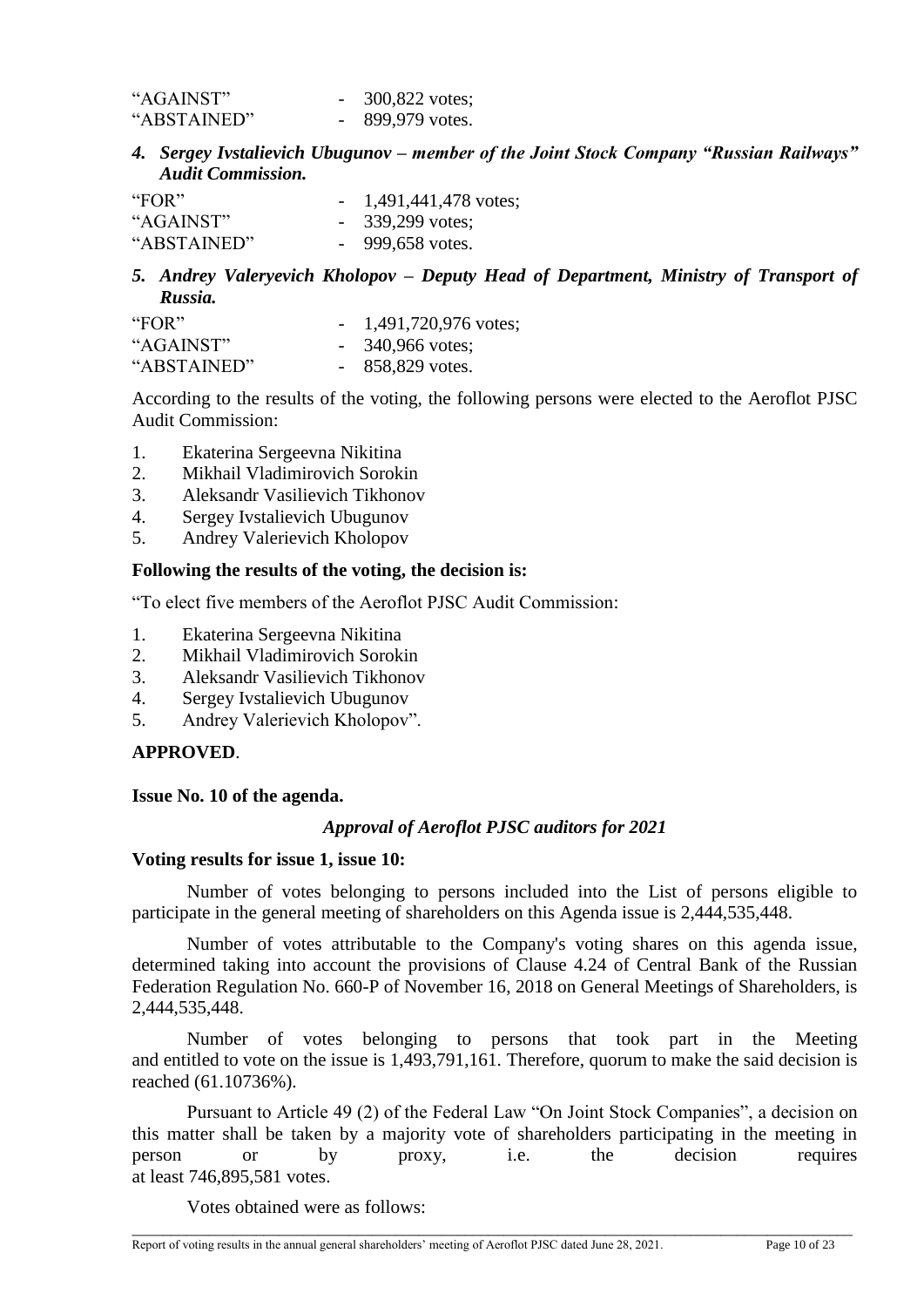| "FOR"       | $-1,489,477,171;$ |
|-------------|-------------------|
| "AGAINST"   | $-3,327,217;$     |
| "ABSTAINED" | $-919,988.$       |

#### **Following the results of the voting, the decision is:**

"1. To approve audit firm HLB Vneshaudit JSC (OGRN 1027739314448) as auditor of the annual accounts (financial) statements Of Aeroflot PJSC for 2021, prepared in accordance with RAS".

## **APPROVED**.

#### **Voting results for issue 2, issue 10:**

Number of votes belonging to persons included into the List of persons eligible to participate in the general meeting of shareholders on this Agenda issue is 2,444,535,448.

Number of votes attributable to the Company's voting shares on this agenda issue, determined taking into account the provisions of Clause 4.24 of Central Bank of the Russian Federation Regulation No. 660-P of November 16, 2018 on General Meetings of Shareholders, is 2,444,535,448.

Number of votes belonging to persons that took part in the Meeting and entitled to vote on the issue is 1,493,791,161. Therefore, quorum to make the said decision is reached (61.10736%).

Pursuant to Article 49 (2) of the Federal Law "On Joint Stock Companies", a decision on this matter shall be taken by a majority vote of shareholders participating in the meeting in person or by proxy, i.e. the decision requires at least 746,895,581 votes.

Votes obtained were as follows:

| "FOR"       | $-1,489,660,074;$ |
|-------------|-------------------|
| "AGAINST"   | $-3,228,724;$     |
| "ABSTAINED" | $-797,233.$       |

## **Following the results of the voting, the decision is:**

"2. Approve JSC PricewaterhouseCoopers Audit (OGRN 1027700148431) as the auditor of the consolidated financial statements of Aeroflot PJSC (Aeroflot Group) for the year 2021, prepared in accordance with IFRS".

## **APPROVED**.

## **Issue No. 11 of the agenda.**

## *"On interested-party transactions of Aeroflot PJSC".*

## **Voting results for issue 1, issue 11:**

Number of votes on the Company's voting shares held by persons not interested in the transaction by the Company is 2,444,535,448.

Number of votes attributable to the voting shares of the Company held by persons not interested in the Company's transaction, subject to the provisions of Clause 4.24 of the Regulations of the Central Bank of the Russian Federation dated November 16, 2018, No. 660-P on general meetings of shareholders is 2,444,535,448.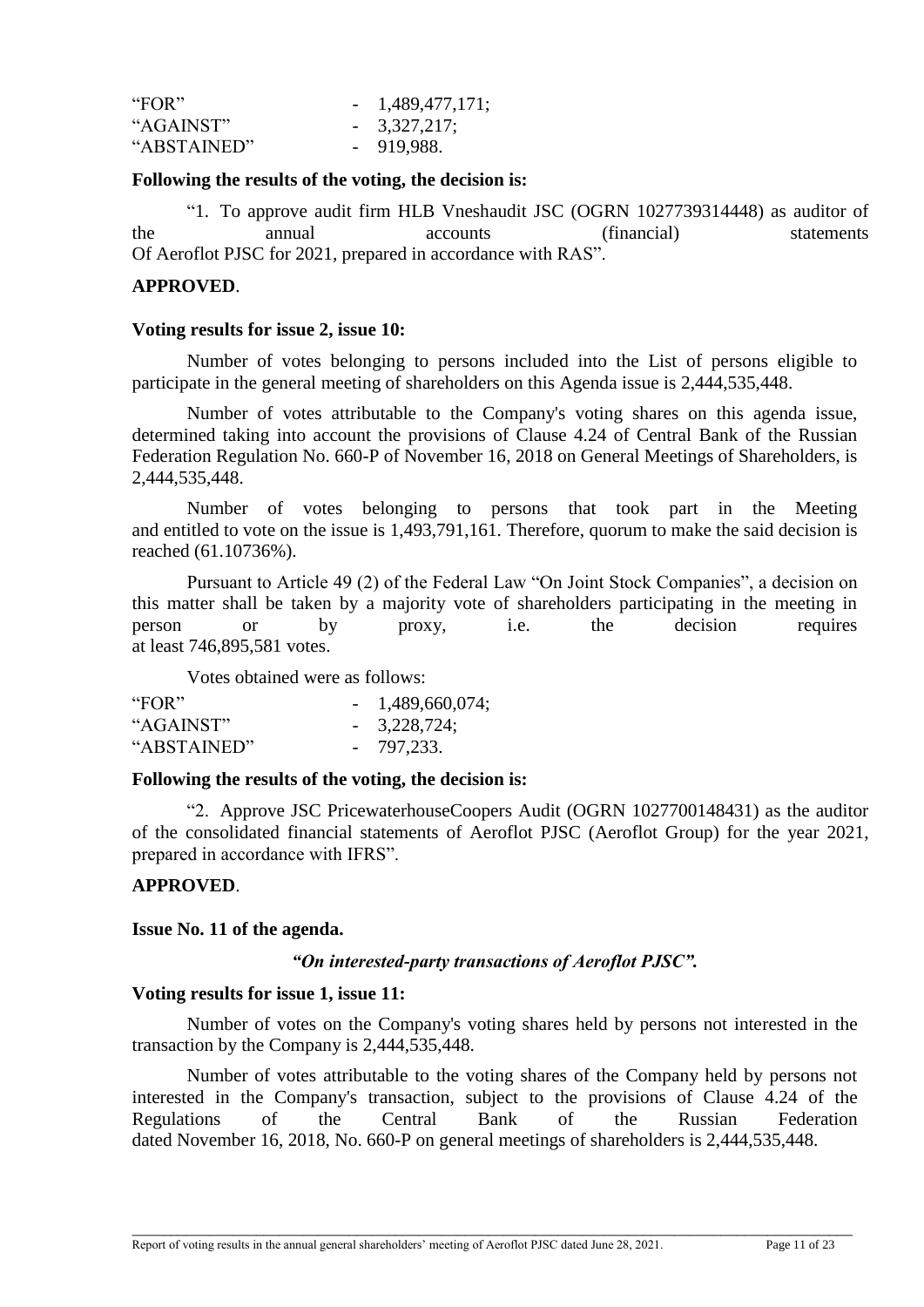Number of votes held by persons not interested in the transaction who participated in the meeting is 1,493,791,161. Quorum is therefore present for the purpose of taking a decision on this matter.

Pursuant to Article 83 (4) of the Federal Law "On Joint Stock Companies", the decision on this matter shall be taken by a majority vote of all shareholders not interested in the transaction who participate in person or through authorized representatives, i.e. at least 746,895,581 votes must be cast "FOR" for the decision to be passed.

Votes obtained were as follows:

| "FOR"       | $-1,487,040,135;$ |
|-------------|-------------------|
| "AGAINST"   | $-1,767,136;$     |
| "ABSTAINED" | $-4,862,174.$     |

#### **Following the results of the voting, the decision is:**

"1. To approve (endorse) an interested-party transaction of Aeroflot's commercial management of the load of flights operated by Rossiya Airlines JSC (including the pricing and sale of tickets for such flights) under a code-share/block seat agreement based on the commuter (regional) transportation model, providing for the publication of joint flights in the booking systems under a single Aeroflot PJSC code – SU in the range of SU5950-6999, performed under the following material terms and conditions:

Parties: Aeroflot PJSC (as a Marketing Partner), Rossiya Airlines JSC (as a Partner Operator);

Subject: Aeroflot PJSC's commercial flight load management operated by Rossiya Airlines JSC (including the pricing and sale of tickets for such flights) under a code-share/block seat agreement based on the commuter (regional) transportation model, providing for the publication of joint flights in the booking systems under a single Aeroflot PJSC code – SU in the range of SU5950-6999, performed under the following material terms and conditions;

Term: October 31, 2021 to March 26, 2022;

Price: RUB 43,783,000,000 (forty-three billion seven hundred and eighty-three million) (net of VAT) for a projected volume of around 20,900 pair flights performed by Aeroflot PJSC during the period indicated, which is 16.8% of the book value of Aeroflot's assets as of March 31, 2021;

Persons interested in the transaction and reasons for their interest: members of the Management Board of Aeroflot PJSC A.A. Panov and A.Yu. Chikhanchin, who are members of the Board of Directors of Aeroflot".

## **APPROVED**.

#### **Voting results for issue 2, issue 11:**

Number of votes on the Company's voting shares held by persons not interested in the transaction by the Company is 2,444,535,448.

Number of votes attributable to the voting shares of the Company held by persons not interested in the Company's transaction, subject to the provisions of Clause 4.24 of the Regulations of the Central Bank of the Russian Federation dated November 16, 2018, No. 660-P on general meetings of shareholders is 2,444,535,448.

Number of votes held by persons not interested in the transaction who participated in the meeting is 1,493,791,161. Quorum is therefore present for the purpose of taking a decision on this matter.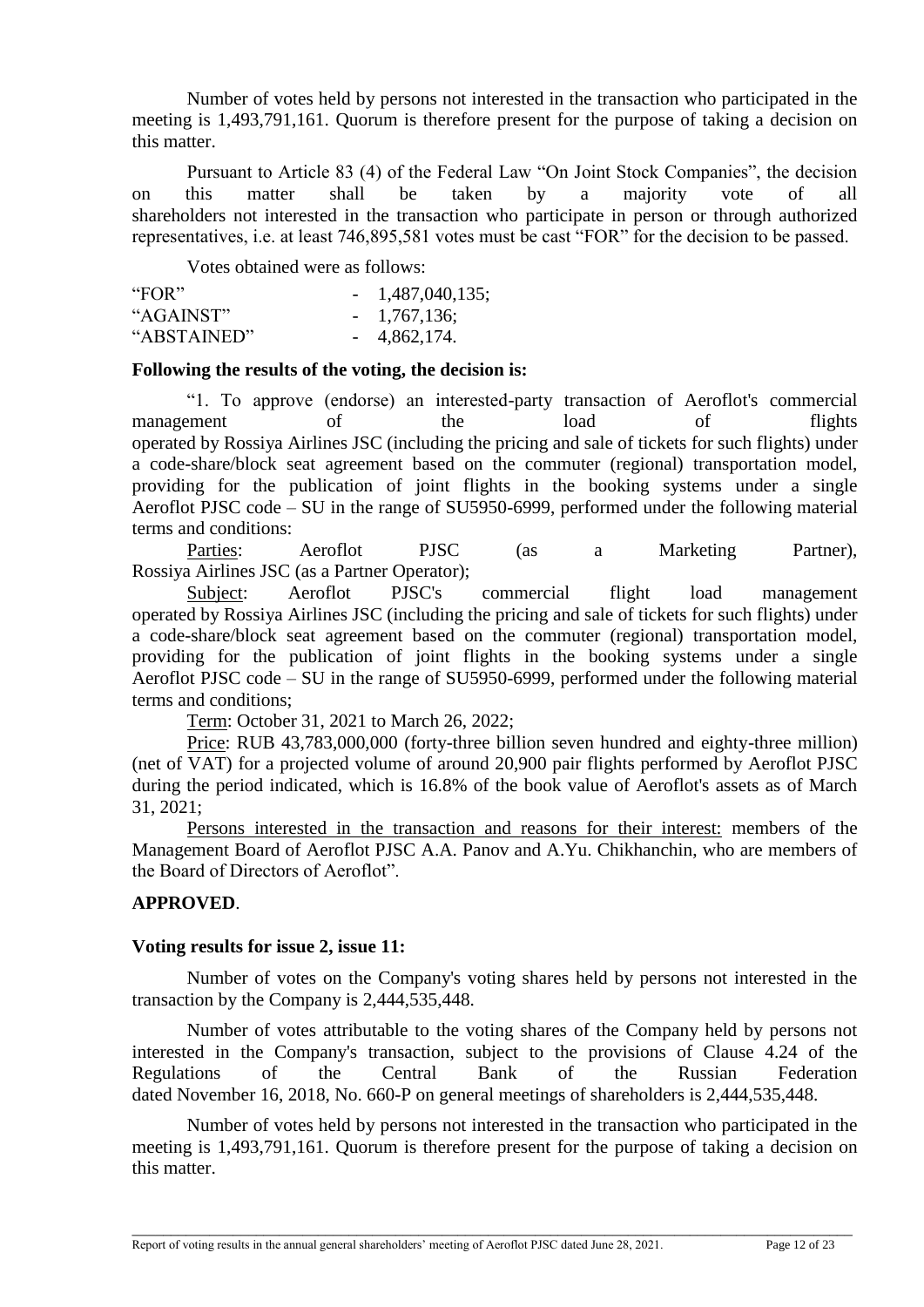Pursuant to Article 83 (4) of the Federal Law "On Joint Stock Companies", the decision on this matter shall be taken by a majority vote of all shareholders not interested in the transaction who participate in person or through authorized representatives, i.e. at least 746,895,581 votes must be cast "FOR" for the decision to be passed.

Votes obtained were as follows:

| "FOR"       | $-1,487,076,739;$ |
|-------------|-------------------|
| "AGAINST"   | $-1,737,083;$     |
| "ABSTAINED" | $-4,845,749.$     |

## **Following the results of the voting, the decision is:**

"2. To approve (endorse) an interested-party transaction of Aeroflot's commercial management of the load of flights operated by Rossiya Airlines JSC (including the pricing and sale of tickets for such flights) under a code-share/block seat agreement based on the commuter (regional) transportation model, providing for the publication of joint flights in the booking systems under a single Aeroflot PJSC code – SU in the range of SU5950-6999, performed under the following material terms and conditions:

Parties: Aeroflot PJSC (as a Marketing Partner), Rossiya Airlines JSC (as a Partner Operator);

Subject: Aeroflot PJSC's commercial flight load management operated by Rossiya Airlines JSC (including the pricing and sale of tickets for such flights) under a code-share/block seat agreement based on the commuter (regional) transportation model, providing for the publication of joint flights in the booking systems under a single Aeroflot PJSC code – SU in the range of SU5950-6999, performed under the following material terms and conditions;

Term: March 27, 2022 to October 29, 2022;

Price: RUB 67,280,300,000 (Sixty-seven billion two hundred and eighty million three hundred thous.) (net of VAT) for a projected volume of around 36,600 pair flights performed by Aeroflot PJSC during the period indicated, which is 25.8% of the book value of Aeroflot's assets as of March 31, 2021;

Persons interested in the transaction and reasons for their interest: members of the Management Board of Aeroflot PJSC A.A. Panov and A.Yu. Chikhanchin, who are members of the Board of Directors of Aeroflot".

## **APPROVED**.

## **Voting results for issue 3, issue 11:**

Number of votes on the Company's voting shares held by persons not interested in the transaction by the Company is 2,444,535,448.

Number of votes attributable to the voting shares of the Company held by persons not interested in the Company's transaction, subject to the provisions of Clause 4.24 of the Regulations of the Central Bank of the Russian Federation dated November 16, 2018, No. 660-P on general meetings of shareholders is 2,444,535,448.

Number of votes held by persons not interested in the transaction who participated in the meeting is 1,493,791,161. Quorum is therefore present for the purpose of taking a decision on this matter.

Pursuant to Article 83 (4) of the Federal Law "On Joint Stock Companies", the decision on this matter shall be taken by a majority vote of all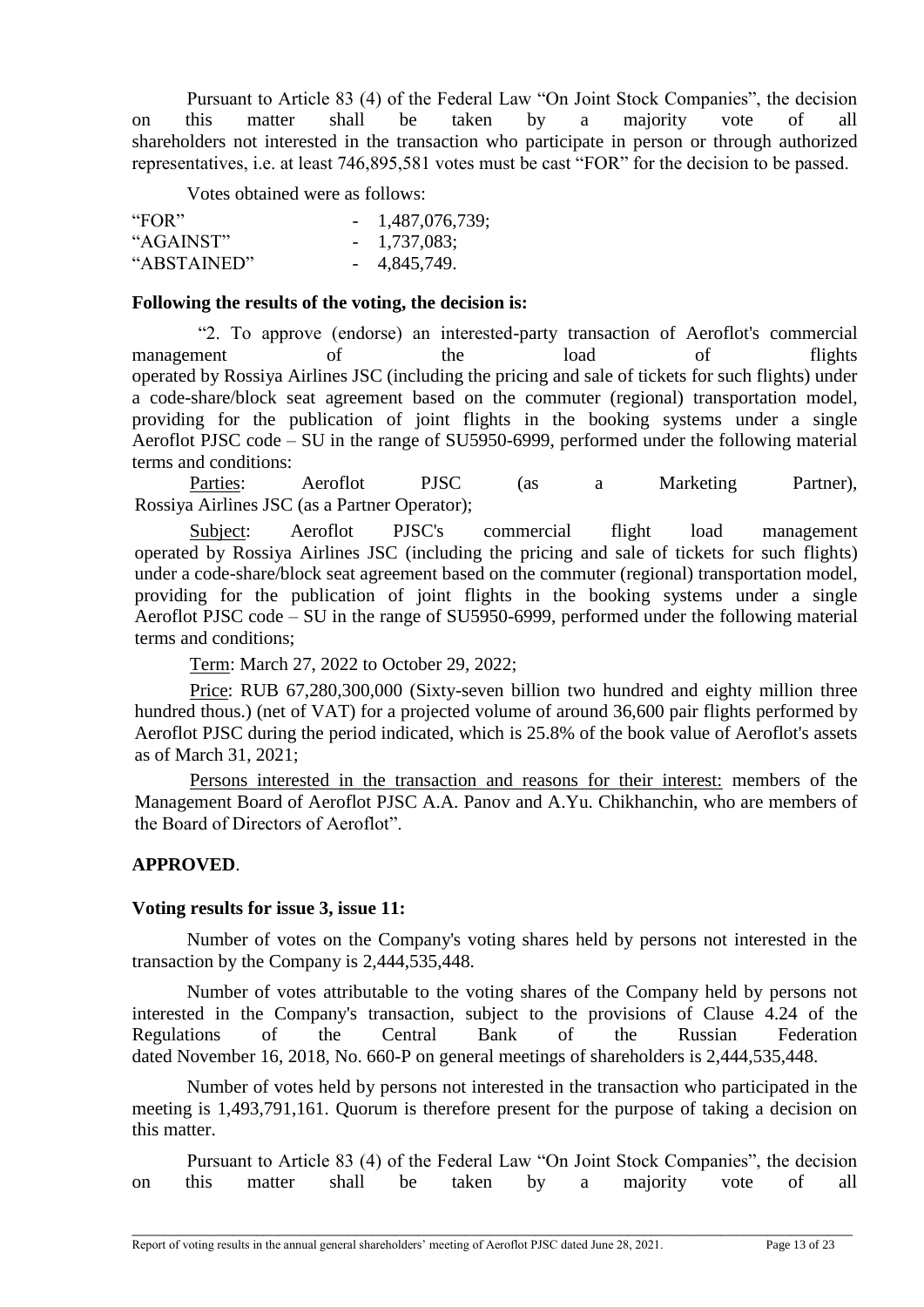shareholders not interested in the transaction who participate in person or through authorized representatives, i.e. at least 746,895,581 votes must be cast "FOR" for the decision to be passed.

Votes obtained were as follows:

| "FOR"       | $-1,486,737,141;$ |
|-------------|-------------------|
| "AGAINST"   | $-1,918,735;$     |
| "ABSTAINED" | $-5,015,173.$     |

## **Following the results of the voting, the decision is:**

"3. To approve (consent to) interested party transaction (series of related transactions), of sub-lease by Aeroflot PJSC agreement on the transfer of rights and obligations under the Lease Agreement 19 (Nineteen) Sukhoi SuperJet 100 regional class jet aircraft (RRJ-95B modification) (hereinafter jointly and each individually referred to as the "Aircraft") concluded between Aeroflot PJSC and VEB-Leasing JSC, which may be executed under all or some of the following agreements (contracts) under the specified material terms:

3.1. Agreement on the Transfer of Rights and Obligations under Lease Agreement No. DL 247/02-17 dated July 26, 2017 concluded between Aeroflot PJSC and VEB-Leasing JSC (hereinafter referred to as the "Lease Agreement") (hereinafter referred to as the "Transfer of Rights

and Obligations Agreement"). The transfer of rights and obligations under the Lease Agreement can be executed in one Agreement on the Transfer of Rights and Obligations with respect to all the Aircraft that are the subject of the Lease Agreement, or a separate Agreement on the Transfer of Rights

and Obligations can be executed with respect to each Aircraft.

Subject of each Transfer Agreement: transfer of the following rights and obligations by Aeroflot PJSC in favor of Rossiya Airlines JSC in favor of each of the Aircraft subject to the Lease Agreement (in the event that, a separate Transfer Agreement is executed in respect of each Aircraft,

the transfer of rights and obligations in respect of the relevant Aircraft):

- (i) all rights of Aeroflot PJSC under the Lease Agreement in respect of the specific Aircraft, including the right to operate the Aircraft and other rights of Aeroflot PJSC as the Lessee under the Lease Agreement in respect of the Aircraft, existing as of the date of transfer of rights and obligations in respect of the Aircraft (the "Transfer Date") and/or arising after the Transfer Date, as provided for by the Leasing Agreement or arising from (or in accordance with the terms and conditions of) the Lease Agreement in respect of the relevant Aircraft, as well as
- (ii) obligations of Aeroflot PJSC under the Leasing Agreement in respect of the relevant Aircraft (except for the obligations of Aeroflot PJSC to (i) pay to the Lessor (as defined below) the amounts outstanding for the payment of lease payments under the Leasing Agreement Agreement in respect of the Aircraft (for the period from March 31, 2020 to December 31, 2020 inclusive) taking into account the capitalization of deferment interest as well as (ii) interest on the deferment of payment of such debt), including the obligation to take over the lease of the Aircraft, the obligation to pay the lease payments in respect of the Aircraft, to insure the Aircraft and the lessee's other obligations under the Lease Agreement in respect of the Aircraft existing on and/or arising after the Transfer Date, as provided in the Lease Agreement or arising from (or pursuant to the terms of) the Lease Agreement in respect of the Aircraft.

\_\_\_\_\_\_\_\_\_\_\_\_\_\_\_\_\_\_\_\_\_\_\_\_\_\_\_\_\_\_\_\_\_\_\_\_\_\_\_\_\_\_\_\_\_\_\_\_\_\_\_\_\_\_\_\_\_\_\_\_\_\_\_\_\_\_\_\_\_\_\_\_\_\_\_\_\_\_\_\_\_\_\_\_\_\_\_\_\_\_\_\_\_

Parties to the transaction: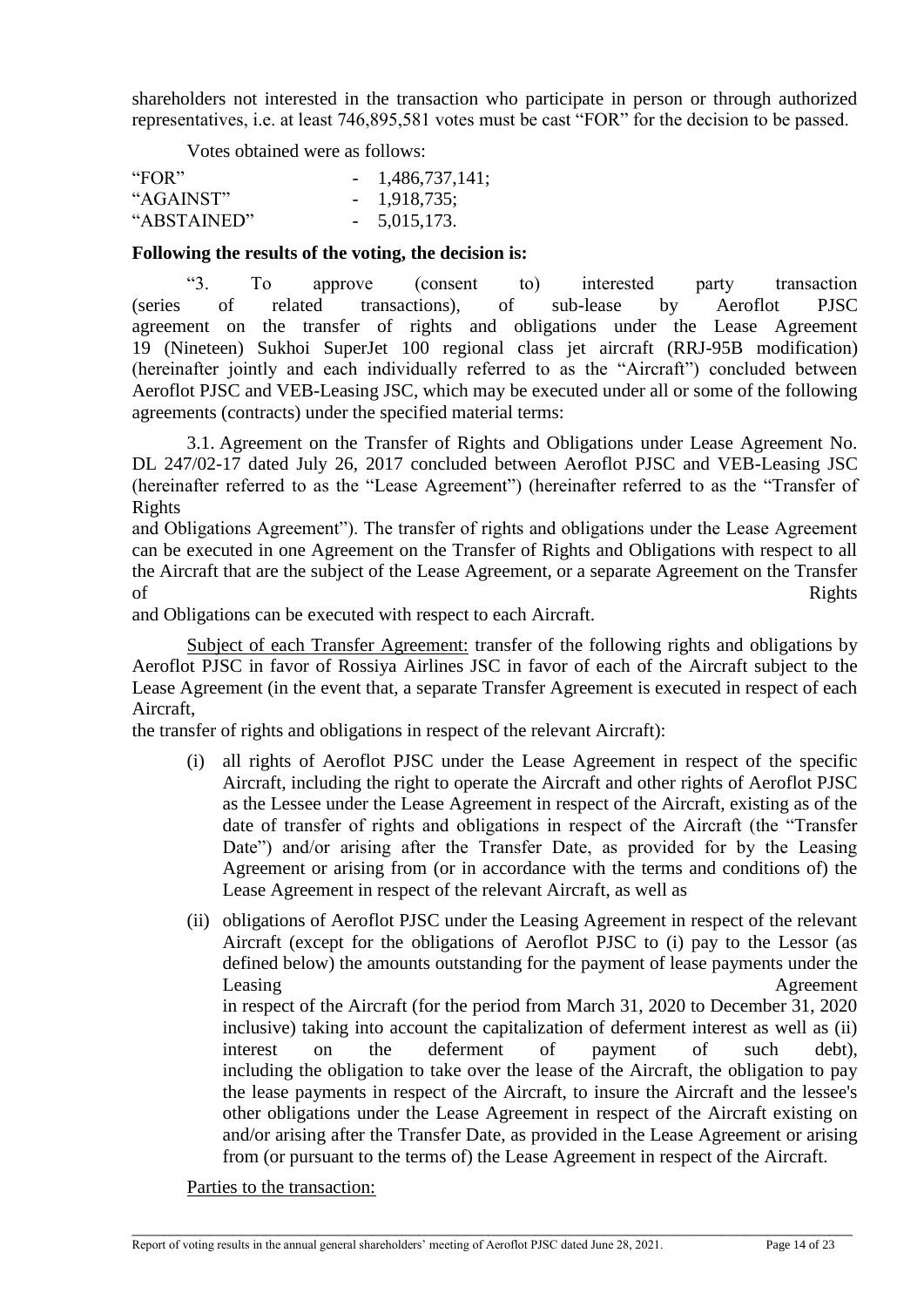- VEB-Leasing JSC as the Lessor. In the event that, as of the date of approval or execution of the transaction GTLK JSC and VEB-Leasing JSC are merged in accordance with Decree of the Government of the Russian Federation dated December 31, 2020

No. 3710-r, GTLK JSC shall be the Lessor (the term "Lessor" shall include VEB-Leasing JSC or GTLK JSC, as appropriate).

- Aeroflot PJSC as Lessee;

- Rossiya Airlines JSC as the new lessee (the "New Lessee").

| Scheduled                                                                                       | date | transfer | rights |
|-------------------------------------------------------------------------------------------------|------|----------|--------|
| and obligations under the Lease Agreements and transfer of the Aircraft to the New Lessee: July |      |          |        |
| 2021                                                                                            | tΟ   | August   | 2022   |
| (can be postponed).                                                                             |      |          |        |

Transaction Price (monetary value) (taking into account interrelated transactions): not exceeding USD 776,173,958 (Seven hundred seventy-six million one hundred seventy-three thous. nine hundred fifty-eight) (including 20% VAT), excluding customs payments, taxes and expenses related to the operation of the Aircraft.

Payment for transfer of rights and obligations: as a payment for transfer of rights and obligations Rossiya Airlines JSC shall pay to Aeroflot PJSC the amount of USD 1,000 (20% VAT included) in respect of each Aircraft.

Other essential terms: Aeroflot PJSC shall reimburse to Rossiya Airlines JSC documented costs of bringing each Aircraft not previously operated by Rossiya Airlines JSC on a sub-leaseback basis into a condition that meets the requirements of Rossiya Airlines JSC in the amount

not exceeding USD 695,000 (Six hundred ninety five thous.) (including VAT 20%) in respect of each respective Aircraft.

Persons interested in the transaction: members of the Management Board of Aeroflot PJSC A.A. Panov and A.Yu. Chikhanchin, who are at the same time members of the Board of Directors of Aeroflot PJSC. In the event that as of the date of approval or execution of the transaction in accordance with Decree of the Government of the Russian Federation No. 3710-r dated December 31, 2020, VEB-Leasing JSC shall be merged with GTLK JSC,

the persons interested in the transaction may also be V.G. Saveliev, Chairman of the Board of Directors of Aeroflot PJSC who is simultaneously the Chairman of the Board of Directors of GTLK JSC; CEO, Chairman of the Management Board and member of the Board of Directors of Aeroflot PJSC M.I. Poluboyarinov, who is simultaneously a member of the Board of Directors of GTLK JSC; and E.I. Dietrich, member of the Board of Directors of Aeroflot PJSC, who is simultaneously a member of the Board of Directors and CEO of GTLK JSC.

3.2. Option agreements to enter into an agreement for the transfer of rights and obligations under the leasing agreement concluded in respect of a particular Aircraft between Rossiya Airlines JSC and the Lessor as a result of the relevant Transfer Agreement (Clause 3.1. above) (each, a "New Lease Agreement") (hereinafter each, an "Option Agreement"). The material terms of each Option Agreement are as follows:

Parties: Rossiya Airlines JSC (as Lessee 1), Aeroflot PJSC (as Lessee-2) and VEB-Leasing JSC (as Lessor). In case GTLK JSC and VEB-Leasing JSC are merged on the date of approval or execution of the transaction in accordance with the Decree of the Government of the Russian Federation dated December 31, 2020 No. 3710-r, GTLK JSC shall be a party to the transaction (hereinafter, the term "Lessor" includes VEB-Leasing JSC or GTLK JSC, as applicable).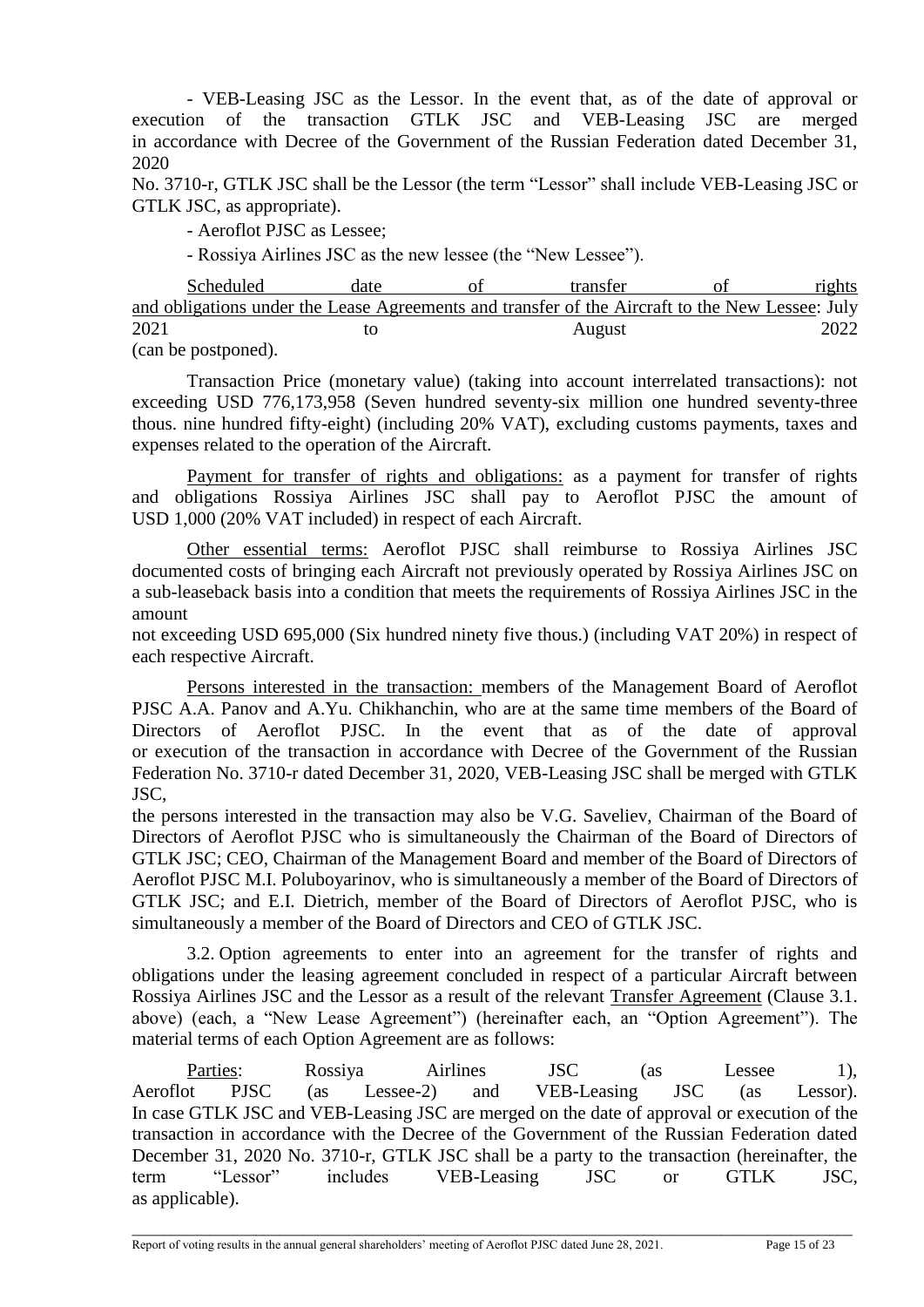Subject of the Option Agreement: Aeroflot PJSC and Rossiya Airlines JSC grant the Lessor the right (irrevocable offer) to enter into the Agreement for the transfer of rights and obligations under the relevant New Lease Agreement on the material terms described in Clause 3.3 below ("Lessee Substitution Agreement").

The specified right of the Lessor shall be exercised by (i) the Lessor sending a written acceptance or (ii) the Lessor signing a Substitute Lessee Agreement to be signed in advance by Lessee-1

and Lessee-2 (hereinafter, acceptance of offer by (i) or (ii) – "Acceptance").

The right of Acceptance arises for the Lessor in any of the following cases:

Lessee-1's failure to perform payment obligations under the New Lease Agreement for more than 3 (three) consecutive months;

- reduction of Aeroflot PJSC's ownership interest in the charter capital of Rossiya Airlines JSC to the level of less than 50 per cent plus one share.

Time Limit for Acceptance in respect of each Option Agreement: until the end of the lease term of the relevant Aircraft.

Price (monetary value) of the transaction executed by each option Agreement (taking into account interrelated transactions): not exceeding USD 776,173,958 (Seven hundred seventy-six million one hundred seventy-three thous. nine hundred fifty-eight) (including VAT 20%) in respect of all Aircraft, excluding customs duties, taxes and expenses related to the operation of the Aircraft.

Persons interested in the transaction: members of the Management Board of Aeroflot PJSC

A.A. Panov and A.Yu. Chikhanchin, who are at the same time members of the Board of Directors of Aeroflot PJSC. In the event that as of the date of approval or execution of the transaction in accordance with Decree of the Government of the Russian Federation No. 3710-r dated December 31, 2020, VEB-Leasing JSC shall be merged with GTLK JSC,

in the transaction may also be V.G. Saveliev, Chairman of the Board of Directors of Aeroflot PJSC, who is simultaneously the Chairman of the Board of Directors of GTLK JSC, M.I. Poluboyarinov, CEO, Chairman of the Management Board and member of the Board of Directors of Aeroflot PJSC, who is simultaneously a member of the Board of Directors of GTLK JSC, and E.I. Dietrich, member of the Board of Directors of Aeroflot PJSC, who is simultaneously a member of the Board of Directors and CEO of GTLK JSC.

3.3. Agreement on the Transfer of Rights and Obligations under the Leasing Agreement (hereinafter, the "Lessee Substitution Agreement") to be executed in respect of each respective Aircraft pursuant to the terms of each respective Option Agreement on the following material terms and conditions:

Parties: Rossiya Airlines JSC, Aeroflot PJSC and VEB-Leasing JSC. In case GTLK JSC and VEB-Leasing JSC are merged on the date of approval or execution of the transaction in accordance with the Decree of the Government of the Russian Federation dated December 31, 2020 No. 3710-r, GTLK JSC shall be a party to the transaction (hereinafter, the term "Lessor" includes VEB-Leasing JSC or GTLK JSC, as applicable).

Subject of each Change of Lessee Agreement: Upon the occurrence of the conditions for Acceptance referred to in the relevant Option Agreement, transfer of the rights and obligations under the relevant New Lease Agreement to Aeroflot and acceptance by Aeroflot of the rights and obligations under this New Lease Agreement (subject to the material terms and conditions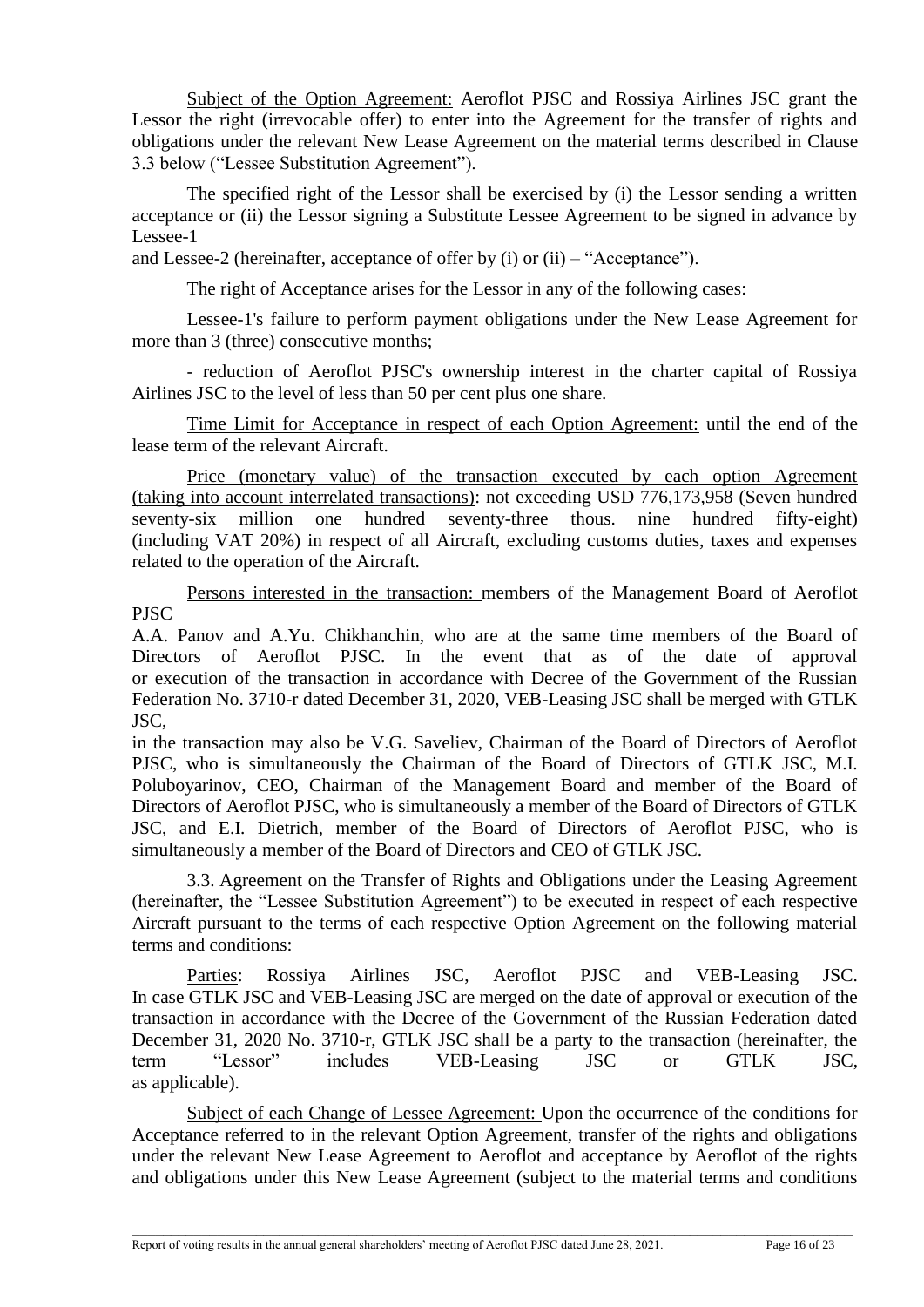described below). The extent of rights and obligations transferred under the New Lease Agreement shall not include obligations of Rossiya Airlines JSC

under the relevant Lease Agreement to the Lessor arising before the date of transfer of rights and obligations under the New Lease Agreement under the relevant Option Agreement (the "Transfer Date").

Rossiya Airlines JSC shall transfer the corresponding Aircraft to Aeroflot PJSC no later than the next day after the Date of Assignment under the relevant New Lease Agreement (unless a different term is agreed upon by the Parties) in a condition that meets the requirements of the New Lease Agreement. Rossiya Airlines JSC shall reimburse Aeroflot PJSC for the costs of the change of painting of the corresponding Aircraft as well as for the elimination of any defects and/or non-compliance of the corresponding Aircraft with the requirements of the New Lease Agreement or applicable legislation existing on the Date of Transfer of Rights under the corresponding New Lease Agreement and/or the date of transfer of the Aircraft to Aeroflot PJSC.

Material terms and conditions of each Lease to which Aeroflot PJSC becomes a party upon entry into force of the Lessee Substitution Agreement in the Lease Agreement:

Parties to the Leasing Agreement: Aeroflot PJSC – Lessee, VEB-Leasing – Lessor. In case GTLK JSC and VEB-Leasing JSC are merged on the date of approval or execution of the transaction in accordance with the Decree of the Government of the Russian Federation dated December 31, 2020 No. 3710-r, GTLK JSC will be the Lessor (the term "Lessor" includes VEB-Leasing JSC or GTLK JSC, as applicable).

Lease/lease term for each Aircraft: Not exceeding the lease term remaining under the relevant Lease Agreement at the commencement of the relevant Substitute Lease Agreement.

Monthly lease payment: Maximum USD 144,915.25 for each Aircraft. The amount of the lease payment is stated exclusive of VAT. The amount of the lease payment shall be increased by the amount of VAT calculated at the rate established by the legislation of the Russian Federation.

Banker's Indemnity: Aeroflot PJSC shall open a bank indemnity for an amount equivalent to two monthly lease (leasing) payments for each corresponding Aircraft.

Maintenance provisions for each Aircraft: none, provided that a maintenance and repair agreement

with a maintenance and repair operator approved by the Lessor for SaM146 engines and parts with a limited life span (LLSS) of such engines installed on the Aircraft is in place during the lease period of the Aircraft. In the event of failure to sign such an agreement, or in the event of termination of the previously signed agreement for the maintenance

and repair of engines and LLP engines, the parties shall agree on the terms of providing security for the payment of reserve charges for engine service life and LLP engines in the form of a bank indemnity issued by a Russian bank acceptable to the Lessor.

Insurance: The Lessee shall, at its own expense, insure each Aircraft against the risks of loss (destruction) and damage and civil liability insurance of the Air Carrier with a single combined limit of liability to passengers and third parties of not less than USD 400,000,000 (four hundred million) per insured event.

Price (monetary value) of the transaction executed by the Lessee Substitution Agreement (including related transactions): not exceeding USD 776,173,958 (seven hundred and seventy six million one hundred and seventy three thous. nine hundred and fifty eight) (including VAT 20%) for all Aircraft, excluding customs duties, taxes and expenses related to the Aircraft operation.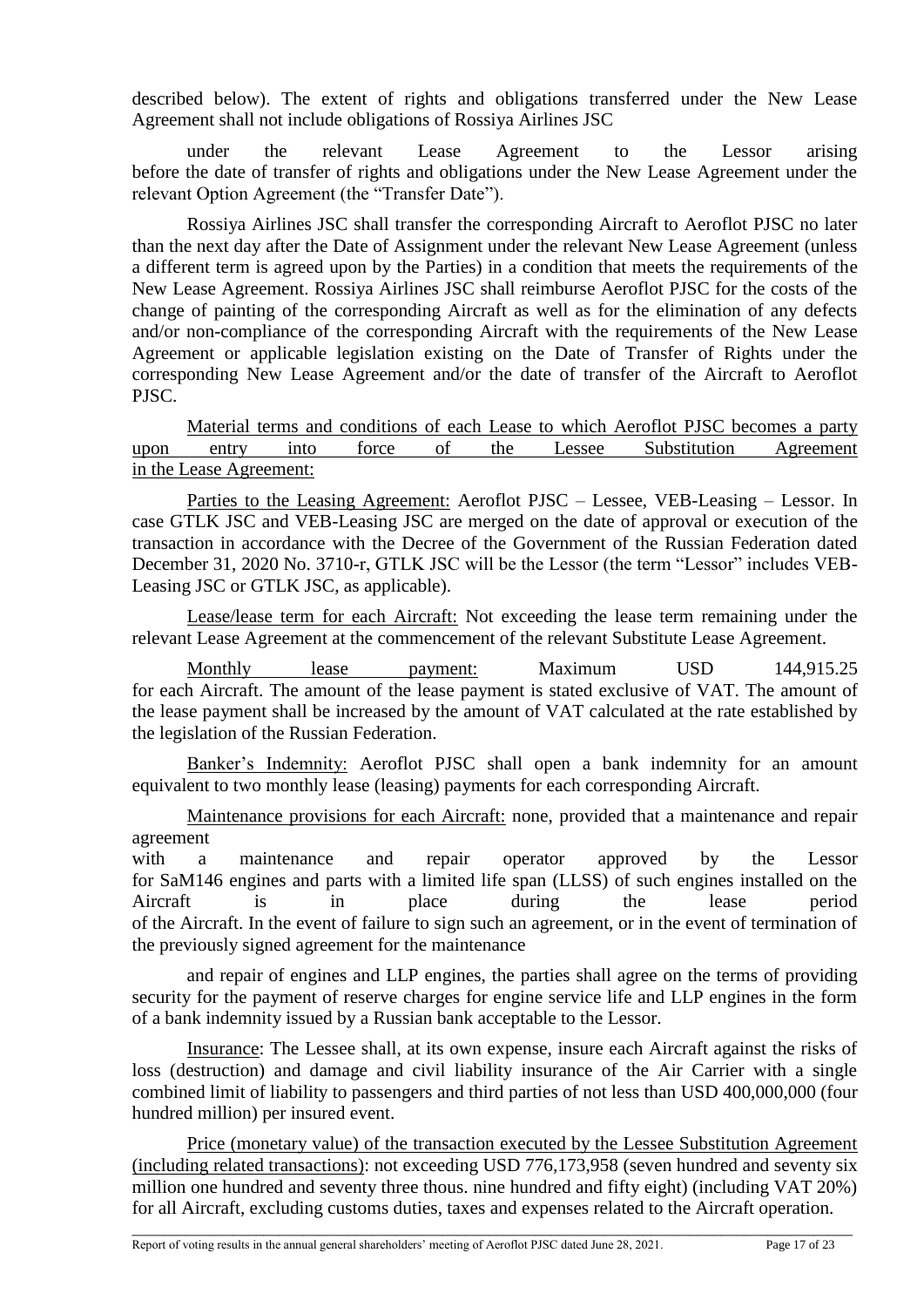Persons interested in the transaction: members of the Management Board of Aeroflot PJSC A.A. Panov and A.Yu. Chikhanchin, who are simultaneously members of the Board of Directors of Rossiya Airlines JSC, and Y.B. Slyusar, member of the Board of Directors of Aeroflot PJSC, who is simultaneously the Chairman of the Board of Directors of Irkut Corporation PJSC. In the event that, as of the date of approval or execution of the transaction in accordance with Decree of the Government of the Russian Federation dated December 31, 2020

No. 3710-r, VEB-Leasing JSC is merged with GTLK JSC the persons interested in the transaction may also be Chairman of the Board of Directors of Aeroflot PJSC V.G. Saveliev, who is simultaneously the Chairman of the Board of Directors of GTLK PSC, CEO, Chairman of the Management Board and member of the Board of Directors of Aeroflot PJSC M.I. Poluboyarinov, who is simultaneously a member of the Board of Directors of GTLK JSC, and E.I. Dietrich, who is simultaneously a member of the Board of Directors and CEO of GTLK JSC.

3.4. Transaction to provide quality insurance for each Aircraft, guarantee the operational reliability of the RRJ-95B (K1000) aircraft and Irkut Corporation's Policy of ensuring the service life of key elements of the airframe's power structure, made subject to the following material terms and conditions:

Parties to the transaction: Aeroflot PJSC, Rossiya Airlines JSC, Irkut Corporation PJSC and VEB-Leasing JSC. In the event that, at the date of approval or execution of the transaction, GTLK JSC and VEB-Leasing JSC are merged pursuant to Decree of the Government of the Russian Federation No. 3710-r dated December 31, 2020, GTLK JSC shall act as a party to the transaction.

Transaction to provide quality insurance for each Aircraft, guarantee the operational reliability of the RRJ-95B (K1000) aircraft and Irkut Corporation's policy of ensuring the service life of key elements of the airframe's power structure, made subject to the following material terms and conditions.

Transaction price (monetary value) (taking into account interrelated transactions): not exceeding USD 776,173,958 (Seven hundred seventy-six million one hundred seventy-three thous. nine hundred fifty-eight) including 20% VAT (excluding other taxes).

The validity period of the quality guarantee in respect of each Aircraft: 4 years from the date of transfer of each relevant Aircraft from VEB-Leasing JSC to Aeroflot PJSC under the Lease Agreement.

RRJ-95B (K1000) operational reliability guarantee period: 4 years from the date of transfer of each respective Aircraft from VEB-Leasing JSC to Aeroflot PJSC under the Lease Agreement.

Irkut Corporation PJSC Policy on Lifetime Insurance of the Main Airframe Power Structure Elements: 12 years from the date of transfer of each respective Aircraft from VEB-Leasing JSC to Aeroflot PJSC under the Lease Agreement.

Persons with an interest in the transaction and the grounds for their interest: members of the Management Board of Aeroflot PJSC A.A. Panov and A.Yu. Chikhanchin, who are simultaneously members of the Board of Directors of Rossiya Airlines JSC, and Y.B. Slyusar, member of the Board of Directors of Aeroflot PJSC, who is simultaneously the Chairman of the Board of Directors of Irkut Corporation PJSC. In the event that as of the date of approval or execution of the transaction in accordance with the Decree of the Government of the Russian Federation dated December 31, 2020 No. 3710-r, VEB-Leasing JSC will be merged with GTLK JSC, the persons interested in the transaction may also be V.G. Saveliev, Chairman of the Board of Directors of Aeroflot PJSC, who simultaneously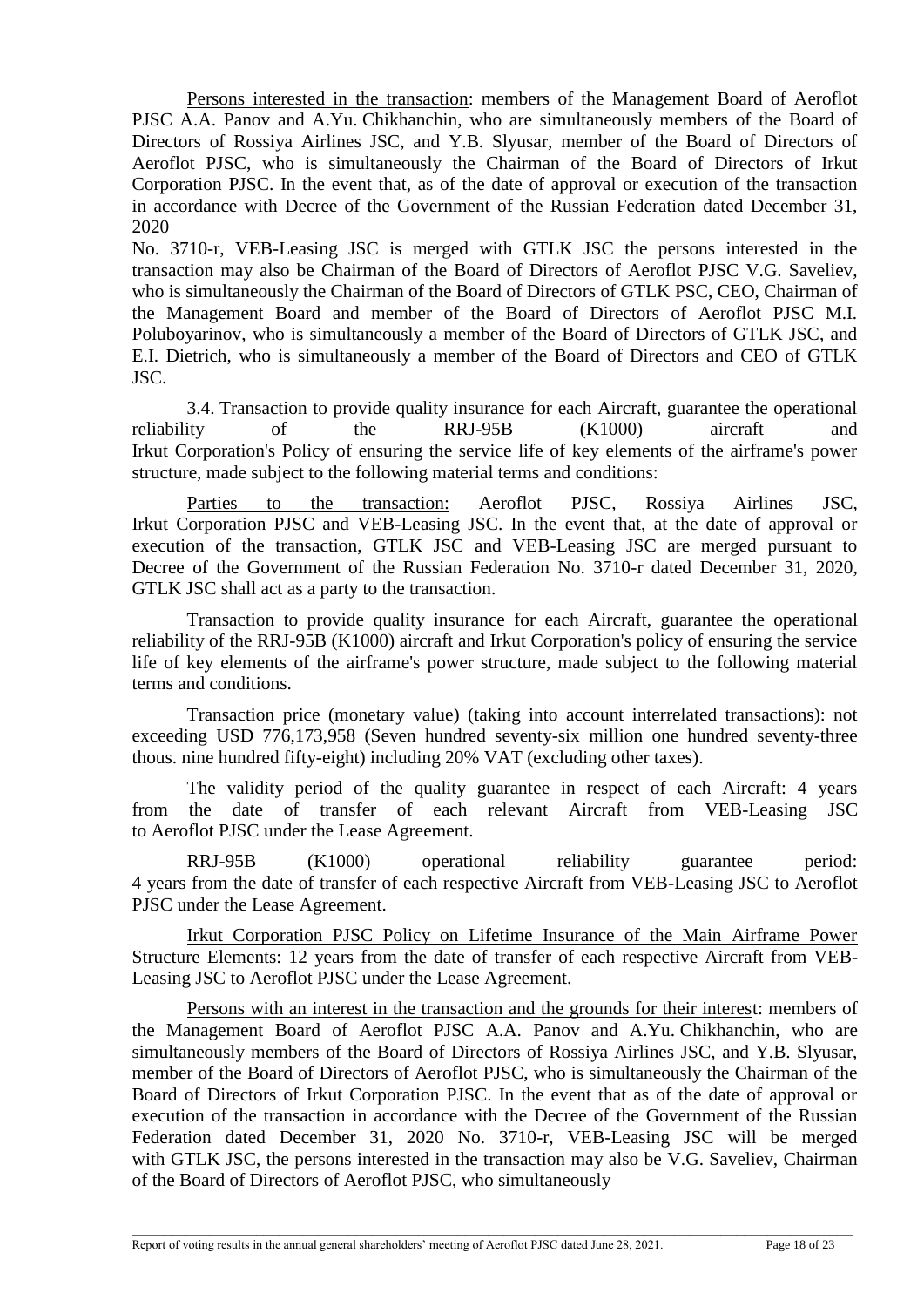is the Chairman of the Board of Directors of GTLK JSC, Mikhail Poluboyarinov, CEO, Chairman of the Management Board and member of the Board of Directors of Aeroflot PJSC, who is simultaneously a member of the Board of Directors of GTLK JSC, and E.I. Dietrich, member of the Board of Directors of Aeroflot PJSC, who is simultaneously a member of the Board of Directors and CEO of GTLK JSC.

3.5. Any agreement/contract referred to in this Decision above may be terminated and renegotiated, amended or supplemented supplemented supplemented supplemented supplemented supplemented supplemented supplemented supplemented supplemented supplemented supplemented supplemented supplemented supplemented su if, inter alia, any party to such agreement/contract is replaced or there is a new party to the agreement/contract in question.

Conditions which are not explicitly mentioned in the text of this decision as material terms of agreements or other documents referred to in this decision above may be amended (supplemented) by agreement between the parties involved. Approval of signing of agreements, contracts and other documents referred to in this decision shall mean that Aeroflot PJSC may sign any certificates, deeds, confirmations, consents and other documents necessary to perform the terms of the said agreements and contracts, including provisions on transfer of rights and obligations to third parties, as well as acknowledgement of relevant security assignments (including, without limitation, assignments under the Lease Agreement) and letters of instruction of any party to the Leasing transaction (including Irkut Corporation PJSC) and replacement of any Security Trustee. All agreements and other documents specified in this decision shall be deemed to involve the successors and assigns of the persons named therein".

## **APPROVED**.

## **Voting results for issue 4, issue 11:**

Number of votes on the Company's voting shares held by persons not interested in the transaction by the Company is 2,444,535,448.

Number of votes attributable to the voting shares of the Company held by persons not interested in the Company's transaction, subject to the provisions of Clause 4.24 of the Regulations of the Central Bank of the Russian Federation dated November 16, 2018, No. 660-P on general meetings of shareholders is 2,444,535,448.

Number of votes held by persons not interested in the transaction who participated in the meeting is 1,493,791,161. Quorum is therefore present for the purpose of taking a decision on this matter.

Pursuant to Article 83 (4) of the Federal Law "On Joint Stock Companies", the decision on this matter shall be taken by a majority vote of all shareholders not interested in the transaction who participate in person or through authorized representatives, i.e. at least 746,895,581 votes must be cast "FOR" for the decision to be passed.

Votes obtained were as follows:

| "FOR"       | $-1,486,547,092;$ |
|-------------|-------------------|
| "AGAINST"   | $-1,850,172;$     |
| "ABSTAINED" | $-5,060,213.$     |

#### **Following the results of the voting, the decision is:**

"4. To approve (consent to) interested party transaction (a series of related transactions) to amend the rental (leasing) transaction (hereinafter referred to as the "**Leasing Transaction"**) of twenty new Sukhoi Superjet 100 aircraft (hereinafter jointly and each individually referred to as the "**Aircraft**") entered into with VEB-Leasing JSC by entering into an supplementary agreement (hereinafter referred to as the "**Supplementary**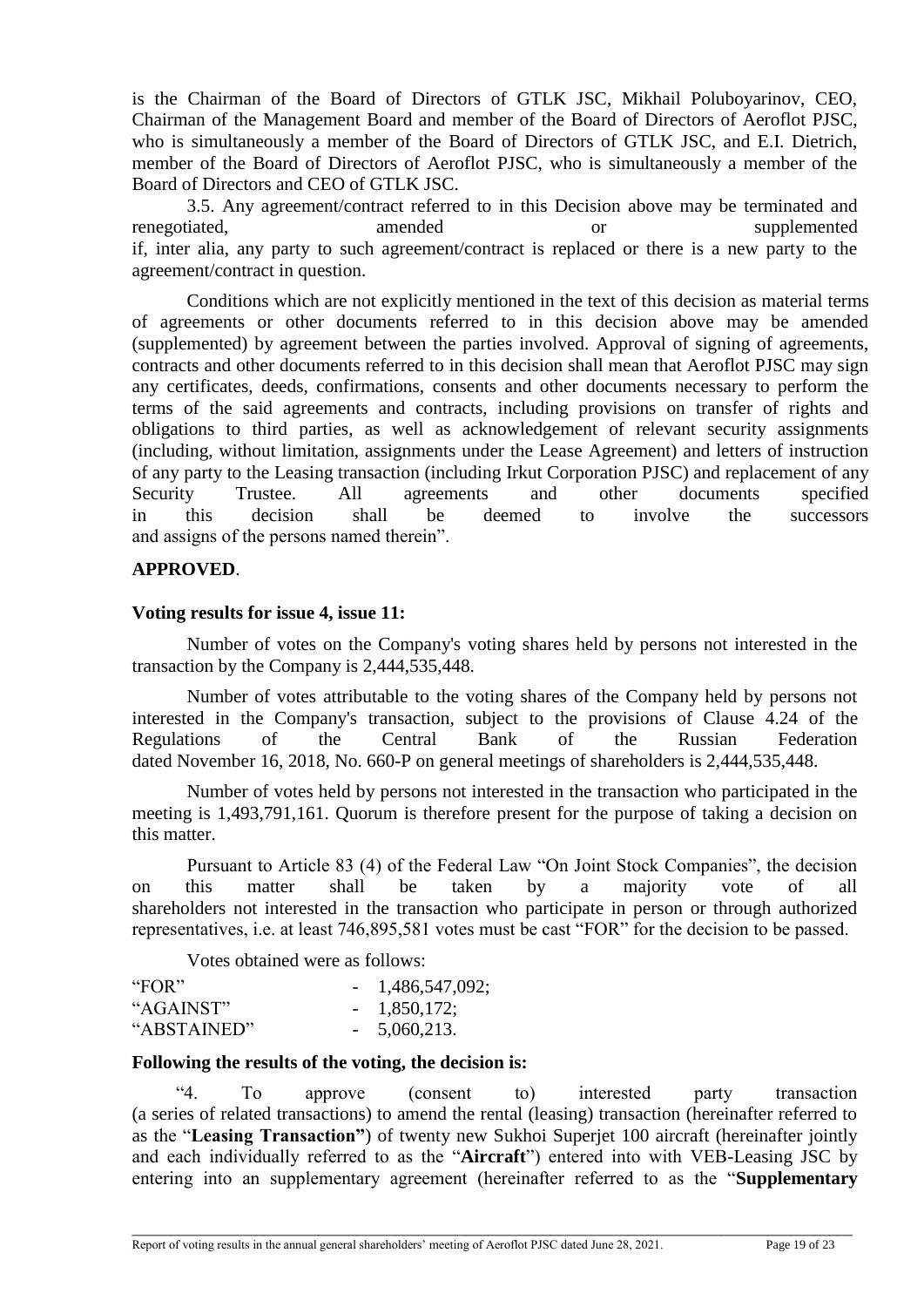**Agreement**") to the Aircraft Leasing Agreement between Aeroflot PJSC and VEB-Leasing JSC (hereinafter referred to as the "**Leasing Agreement**") on the following material terms:

4.1 Parties to a Leasing Transaction Modification:

VEB-Leasing JSC as Lessor. In the event that GTLK JSC and VEB-Leasing JSC shall be merged on the date of approval of the transaction in accordance with Decree of the Government of the Russian Federation No. 3710-r dated December 31, 2020, the Lessor under the Lease Agreement will be GTLK JSC (the term "Lessor" includes VEB-Leasing JSC or or GTLK JSC, as applicable). Aeroflot PJSC as Lessee.

Irkut Corporation PJSC as Aircraft Manufacturer.

- 4.2 Beneficiaries of the transaction (Supplementary Agreement): VEB-Leasing JSC or GTLK JSC in the case referred to in Clause 4.1. above.
- 4.3 The price (monetary value) of the transaction to amend the Leasing Transaction (taking into account related transactions) shall not exceed USD 822,648,155 (Eight hundred and twenty two million six hundred and forty eight thous. one hundred and fifty five) (excluding taxes, customs duties and costs associated with the operation of an Aircraft, including already discharged obligations under the Leasing Transaction and taking into account the total loss of the Aircraft with manufacturer's serial number 95135 (registration number RA-89098) which is 23.91% (twenty three point ninety one percent) of the book value of Aeroflot's assets

(as of March 31, 2021).

Changes to the previously approved terms and conditions of the Leasing Transaction:

(a) The Lessor grants to Aeroflot PJSC postponement of the Lease payments under the Lease Agreements during the period from March 31, 2020 to December 31, 2020 (inclusive) as well as capitalized interest for granting postponement of their payment during the specified period accrued on the basis of 4.79% (four point seventy nine hundredth percent) per annum ("**Restructured Debt**").

(b) Aeroflot PJSC shall also pay to the Lessor a deferral fee of 4.79% (Four point Seventy Nine Hundred Percent) per annum (the "**Deferral Fee**")

for the payment of the Restructured Indebtedness.

(c) Repayment of the Restructured Indebtedness and payment of the Deferral Fee in respect of each Aircraft shall take place between January 1, 2021 and the date of the last lease payment in respect of the relevant Aircraft (inclusive). The relevant payments shall be made by Aeroflot each month on the dates similar to the dates of payment of lease payments for the relevant Aircraft, in annuity payments, in accordance with the payment schedule set out in the Supplementary Agreement.

(d) Aeroflot PJSC shall be entitled to fulfil its obligations to repay the Restructured Indebtedness before the due date provided that it notifies the Lessor in writing not later than 10 (ten) business days prior to the expected date of early fulfilment of obligations. At the same time, in case of early repayment of the Restructured Indebtedness, Aeroflot PJSC shall be obliged to pay the following payments: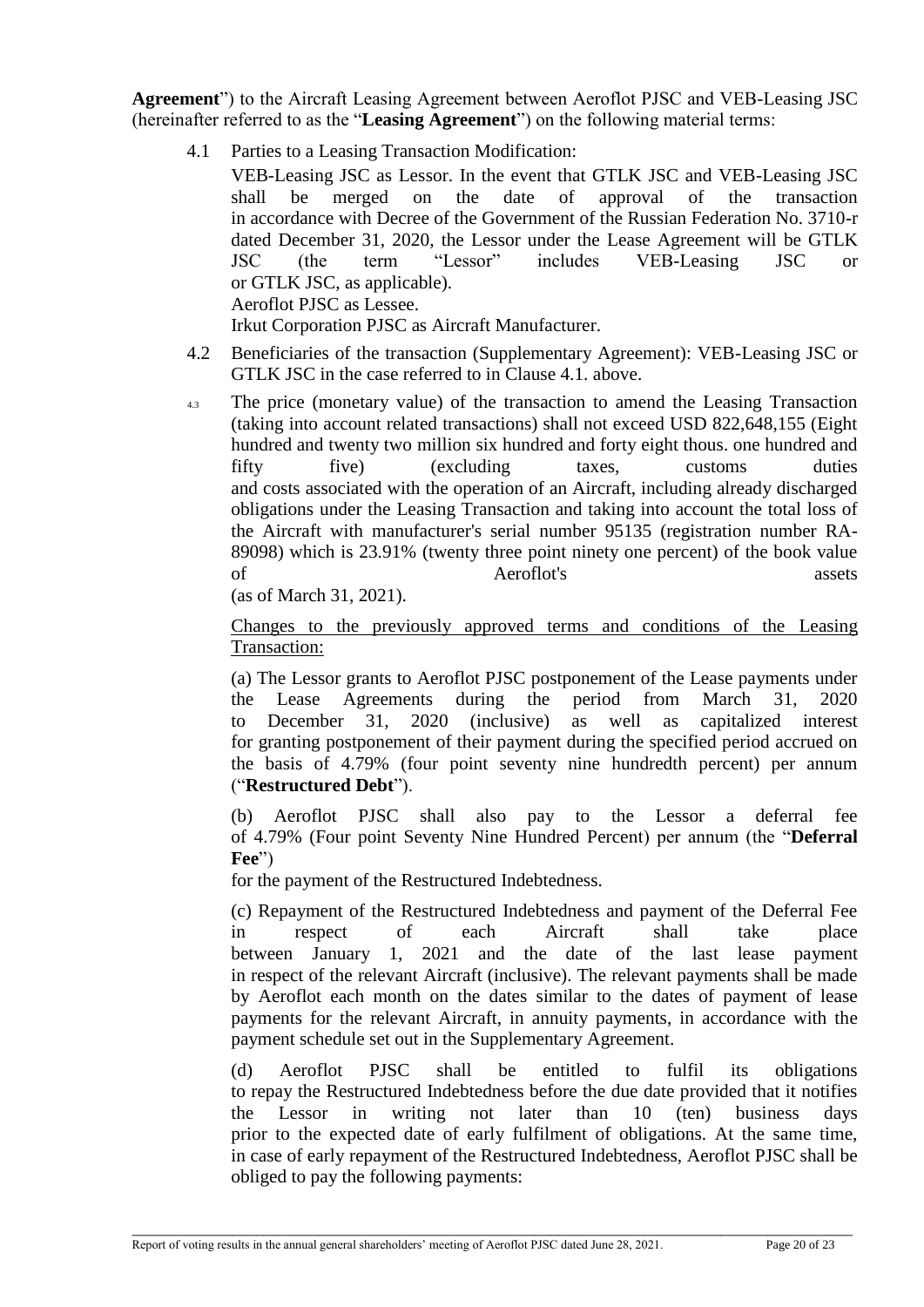- (i) the amount of the Restructured Debt balance;
- (ii) the deferral fee accrued up to and including the date of early performance;
- (iii) Early Enforcement Fee of 1.08% (one point eight hundredths percent) of the amount of the Indebtedness to be Restructured referred to in Subclause (i) above.

Other material terms of the Leasing Transaction approved by the Extraordinary General Meeting of Shareholders of Aeroflot PJSC dated December 26, 2017 (Minutes No. 41 dated December 26, 2017) and by the Annual General Meeting of Shareholders of Aeroflot PJSC dated July 27, 2020 (Minutes No. 45 dated July 27, 2020) shall not be changed.

Conditions which are not explicitly mentioned in the text of this decision as material terms of agreements or other documents referred to in this decision above may be amended (supplemented) by agreement between the parties involved. Any agreement/contract referred to in this decision may be terminated and renegotiated, amended or supplemented if, inter alia, any party to such agreement/contract is replaced or a new party to the agreement/contract emerges.

Approval of the signing of agreements, contracts and other documents specified in this decision implies that Aeroflot PJSC may sign any certificates, deeds, confirmations, consents and other documents necessary to fulfill the terms of the said agreements and contracts, including provisions on the transfer of rights and obligations to third parties, as well as a instruction letters to any of the parties to the transactions formalized by this decision. All agreements and other documents referred to in this decision shall be deemed to involve the successors and assigns of the persons named in them.

Persons interested in the transaction and reasons for their interest: Y.B. Slyusar, member of the Board of Directors of Aeroflot PJSC, who is a member of the Board of Directors of Irkut Corporation PJSC. In the event that as of the date of transaction approval GTLK JSC and VEB-Leasing JSC merge in accordance with the Decree of the Government of the Russian Federation dated December 31, 2020 No. 3710-r, and GTLK JSC will be the Lessor under the Lease Agreement, the persons interested in the transaction shall also be Chairman of the Board of Directors of Aeroflot PJSC V.G. Saveliev, who is simultaneously the Chairman of the Board of Directors of GTLK JSC, Mikhail Poluboyarinov, CEO, Chairman of the Management Board and member of the Board of Directors of Aeroflot PJSC, who is simultaneously a member of the Board of Directors of GTLK JSC, and Elena Dietrich, member of the Board of Directors of Aeroflot PJSC, who is simultaneously a member of the Board of Directors and CEO of GTLK JSC".

## **APPROVED**.

## **Voting results for issue 5, issue 11:**

Number of votes on the Company's voting shares held by persons not interested in the transaction by the Company is 2,444,515,864.

Number of votes attributable to the voting shares of the Company held by persons not interested in the Company's transaction, subject to the provisions of Clause 4.24 of the Regulations of the Central Bank of the Russian Federation dated November 16, 2018, No. 660-P on general meetings of shareholders is 2,444,515,864.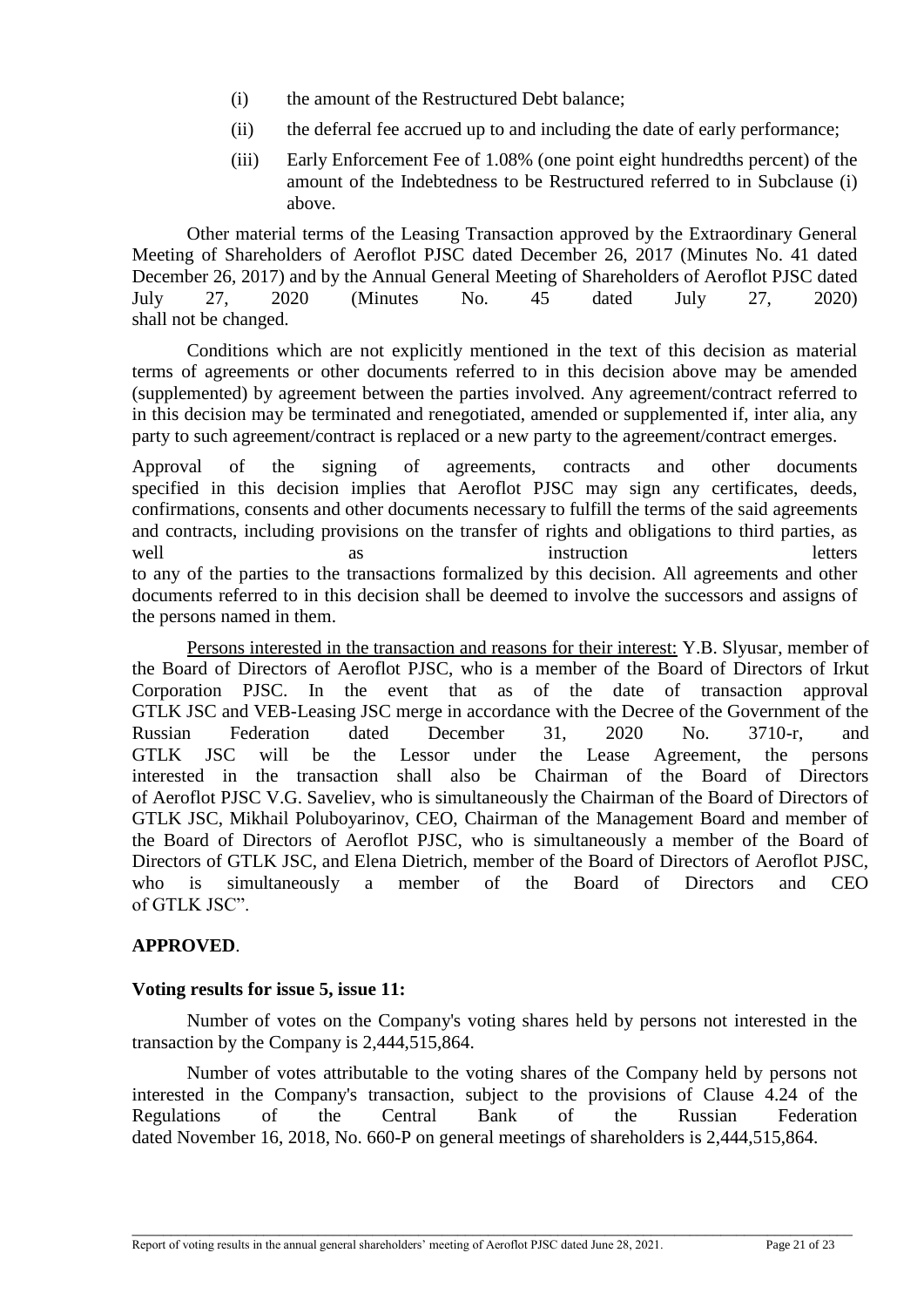Number of votes held by persons not interested in the transaction who participated in the meeting is 1,493,790,807. Quorum is therefore present for the purpose of taking a decision on this matter.

Pursuant to Article 83 (4) of the Federal Law "On Joint Stock Companies", the decision on this matter shall be taken by a majority vote of all shareholders not interested in the transaction who participate in person or through authorized representatives, i.e. at least 746,895,404 votes must be cast "FOR" for the decision to be passed.

Votes obtained were as follows:

| "FOR"       | $-1,486,588,349;$ |
|-------------|-------------------|
| "AGAINST"   | $-1,852,112;$     |
| "ABSTAINED" | $-5,237,641.$     |

#### **Following the results of the voting, the decision is:**

"5. To propose that the next Annual General Meeting of Shareholders of Aeroflot PJSC approve (endorse) an interested-party transaction involving liability insurance for the directors, officers

and company of Aeroflot PJSC on the following material terms and conditions:

| Limit of liability:        | in the amount of USD 50,000,000 (fifty million).                         |
|----------------------------|--------------------------------------------------------------------------|
| <b>Insurance Period:</b>   | 1 (one) year from the date of signing the agreement.                     |
| <b>Insurance Company:</b>  | co-insurers comprising:                                                  |
|                            | AlfaStrakhovanie JSC and Ingosstrakh Insurance JSC                       |
| Insurant:                  | Aeroflot PJSC, as well as members of the Board of Directors              |
|                            | <b>PJSC</b><br>Aeroflot<br>subject<br>the<br>to                          |
|                            | Russian<br>Service<br>Civil<br>Law<br>No.<br>79-FZ                       |
|                            | dated July 27, 2004 (hereinafter referred to as the "civil servants"),   |
|                            | on behalf and at the expense of which Aeroflot PJSC acts as an           |
|                            | Agent                                                                    |
|                            | on the basis of the agency agreements concluded with them.               |
| <b>Insurance coverage:</b> | <b>INSURANCE COVERAGE A</b>                                              |
|                            | Object of the insurance related to the liability insurance of any        |
|                            | insured person for any financial losses incurred by other persons are    |
|                            | the property interests of such insured person related to the risk of     |
|                            | such insured person's obligation to indemnify for financial losses       |
|                            | incurred by other persons. The object of any costs and expenses          |
|                            | of any insured person shall be the property interests of such insured    |
|                            | related<br>the<br>risk<br>of<br>person<br>to<br>costs<br>any             |
|                            | and expenses. Franchise shall not apply.                                 |
|                            | <b>INSURANCE COVERAGE B:</b>                                             |
|                            | The object of insurance shall be the property interests                  |
|                            | of Aeroflot PJSC associated with the risk of any costs/damages           |
|                            | Aeroflot<br>incurred<br><b>PJSC</b><br>by                                |
|                            | in connection with any claim against any insured person. Franchise       |
|                            | fee of USD 50,000 (Fifty thous.).                                        |
|                            | <b>INSURANCE COVERAGE C</b>                                              |
|                            | The<br>insured<br>object                                                 |
|                            | of Aeroflot PJSC's liability insurance for any financial losses          |
|                            | incurred by other persons shall be the property interests of             |
|                            | Aeroflot<br><b>PJSC</b><br>with<br>associated<br>the<br>risk<br>of       |
|                            | Aeroflot PJSC liability to reimburse financial losses incurred by        |
|                            | other<br>Object<br>of<br>insurance:<br>persons.                          |
|                            | of<br>for<br>insurance<br>in<br>terms<br>any<br>costs<br>and<br>expenses |